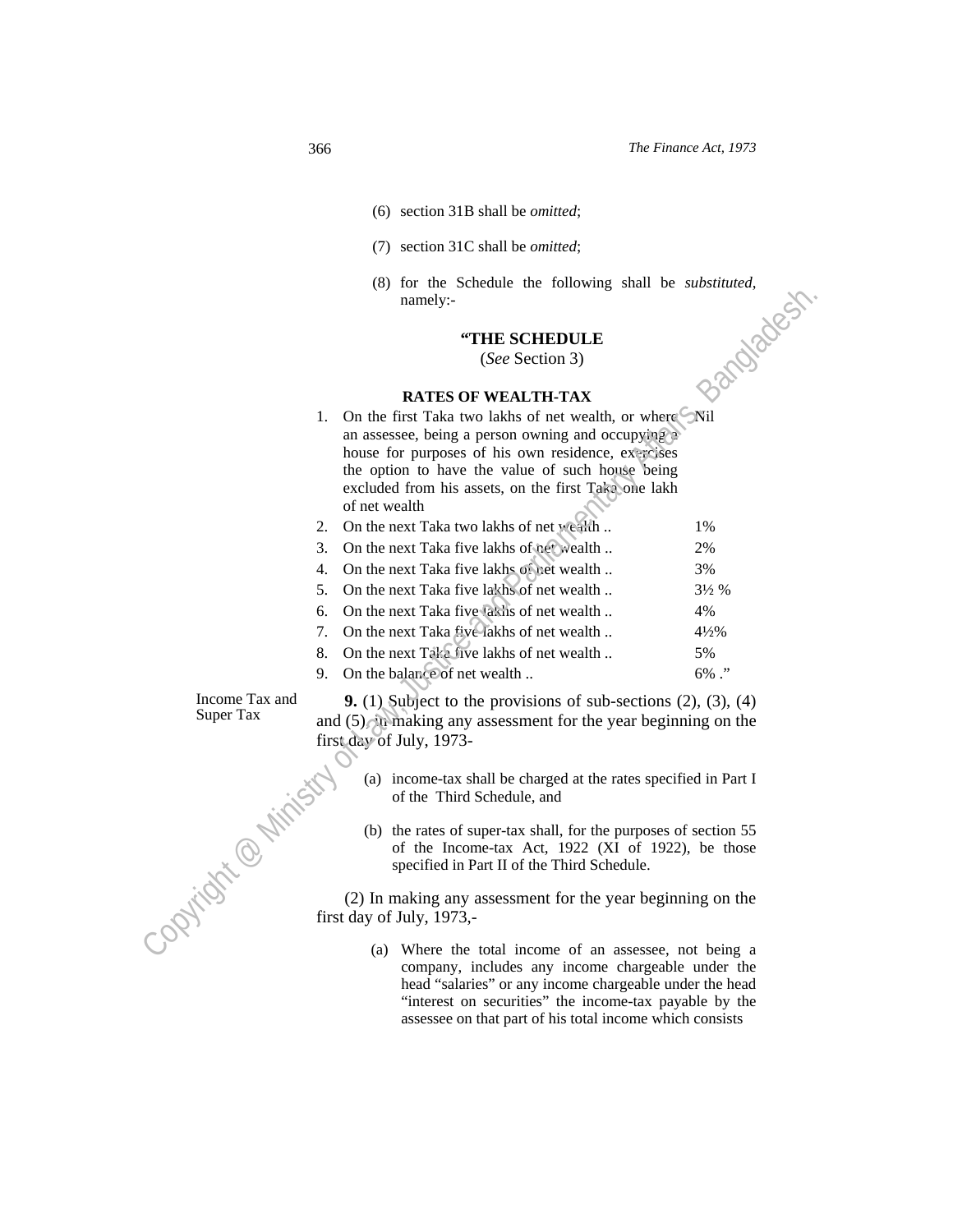of such inclusion shall be an amount bearing to the total amount of income-tax payable according to the rates applicable under the operation of the Finance Order, 1972, on his total income the same proportion as the amount of such inclusion bears to his total income;

- (b) Where the total income of a Company includes any profits and gains from life insurance business, the supertax payable by the company shall be reduced by an amount equal to 12.5 per cent. of that part of its total income which consists of such inclusion; and
- (c) Where the total income of an assessee, not being a company, includes any profits and gains from life insurance business, the income-tax and super-tax payable by the assessee on that part of his total income which consists of such inclusion shall be an amount bearing to the total amount of such taxes payable on his total income according to rates applicable under the operation of the Finance Act, 1942 (XII of 1942), the same proportion as the amount of such inclusion bears to his total income so however that the aggregate of the taxes, so computed in respect of such inclusion shall not, in any case, exceed the amount of tax payable on such inclusion at the rate of 30 per cent. Constrained a statement of Law means of Law means of Law means of Law (and particle and particle and particle in the state of the state of the state of the state of the state of the state of the state of the state of the

 (3) In making any assessment for the year beginning on the first day of July, 1973, where the assessee is a cooperative society, the tax shall be payable at the rates specified in paragraph A of Part I, or paragraph B of Part I and paragraph A of Part II of the Third Schedule as if the assessee were a company to which the proviso to sub-paragraph (*1*) of paragraph A of the said Part II applied, whichever treatment is more beneficial to the assessee :

 Provided that in calculating for the purposes of this subsection, the amount of income-tax at the rates specified in paragraph A of Part I of the Third Schedule, no deduction in respect of any allowance or sums referred to in clause (i) of the proviso to the said paragraph shall be made.

(4) (a) In making any assessment for the year beginning on the first day of July, 1973, where the total income of an assessee, not being a company, to which the proviso to sub-paragraph (i) of paragraph A of Part II of the Third Schedule does not apply, includes any profits and gains derived from the export of goods out of Bangladesh,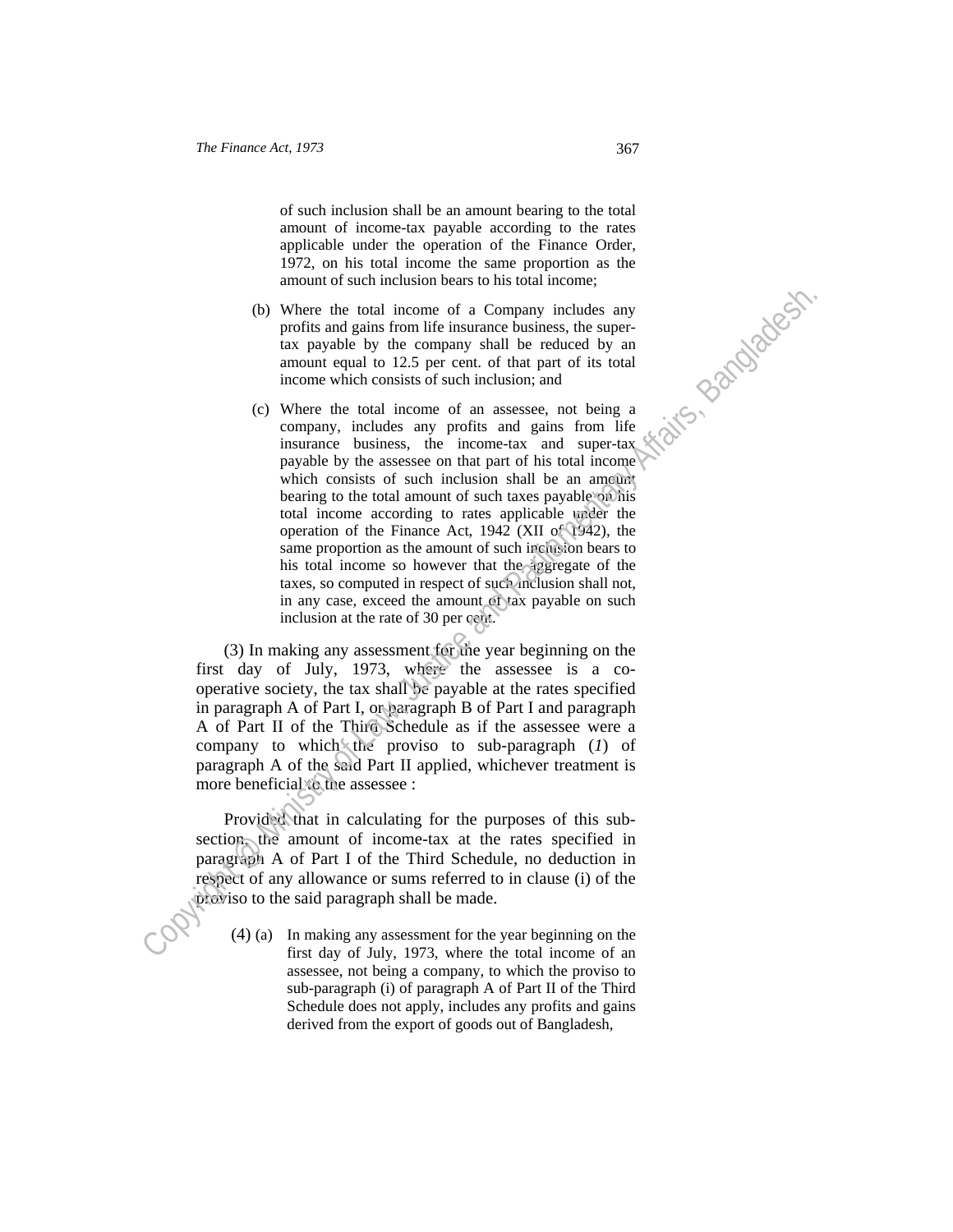income-tax and super-tax, if any, payable by him in respect of such profits and gains shall, subject to the provisions of clauses (b) and (c) be reduced by an amount computed in the manner specified hereunder:-

#### *Amount*

- (i) Where the goods exported abroad had not been manufactured by the assessee who exported them:
	- (a) and where the exports sales during the relevant year exceed the export sales of the preceding year.

(b) and where the export sales during the relevant year do not exceed the export sales of the preceding year.

- (ii) Where the goods exported had been manufactured by the assessee who had exported them:
	- (a) Where the export sales do not exceed 10 per cent. of the total sales.

(b) Where the export sales exceed 10 per cent. but do not exceed 20 per cent. of the total sales.

(c) Where the export sales exceed 20 per cent. but do not exceed 30 per cent. of the total sales.

(d) Where the export sales exceed 30 per cent. of the total sales.

15 per cent. of the income-tax and super-tax, if any, attributable to export sales.

*Plus* an additional 1 per cent. for every increase of 10 per cent. in export sales over those of the preceding year, subject to an overall maximum of 25 per cent. Amount<br>
(i) Where the goods exported 15 per cent, of the income tax and<br>
another and one been such a super-tax, if any, attributed<br>
therm, the computer of the computer of the smaller of the substitution<br>
therm of the scho

*Minus* 1 per cent. for every decrease of 10 per cent. in export sales over those of the preceding year, subject to an overall minimum of 10 per cent.

Nil

- 15 per cent. of the income-tax and super-tax, if any, attributable to export sales.
- 20 per cent. of the income-tax and super-tax, if any, attributable to export sales.
- 25 per cent. of the income-tax and super-tax, if any, attributable to export sales :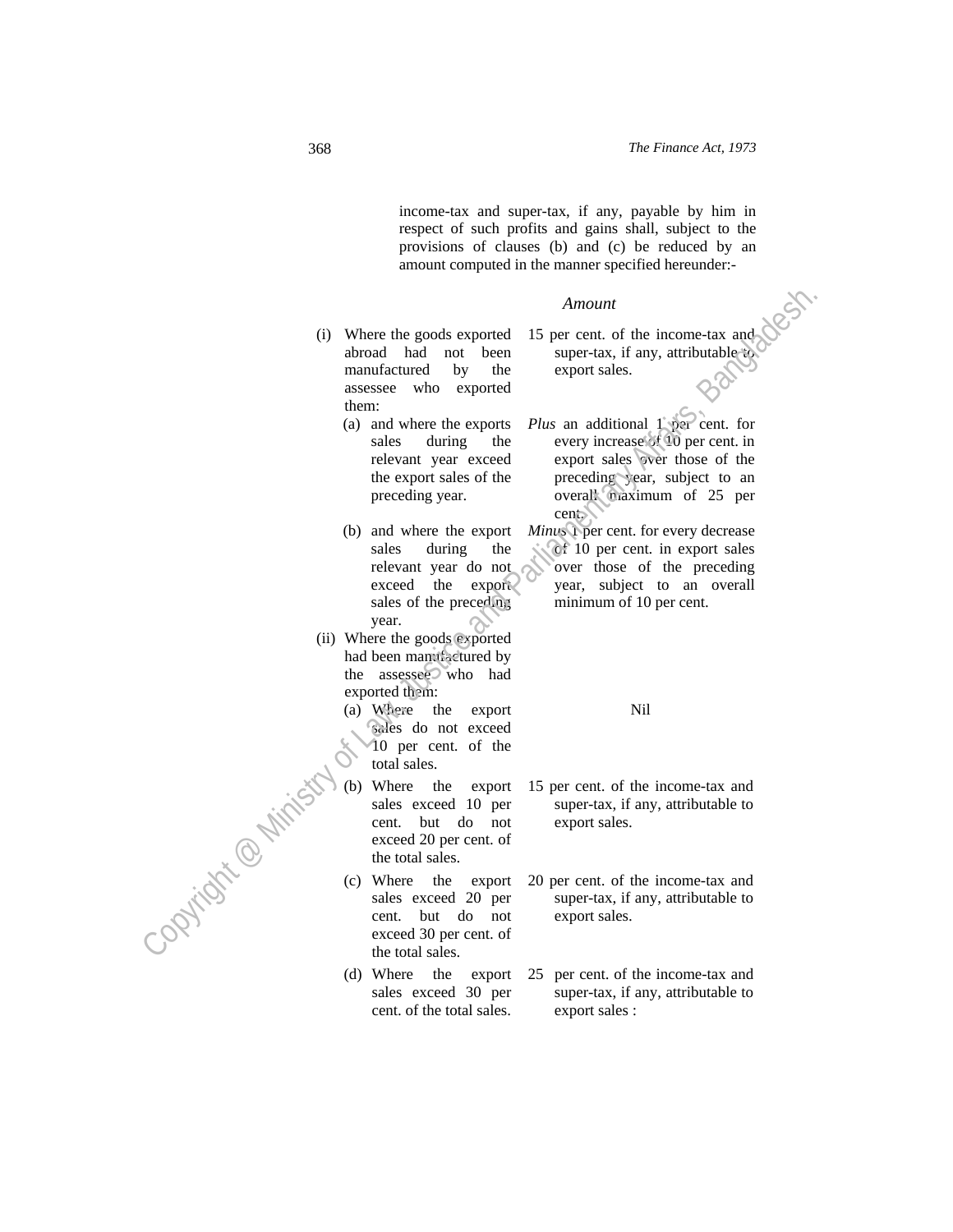Provided that in the case of a registered firm super-tax payable by it under paragraph C of Part II of the Third Schedule shall be reduced under this clause by an amount calculated on the basis of the incometax payable on its total income under paragraph A of Part I had it been<br>the total income of an unregistered firm;<br>(b) Nothing contained in clause (a) shall apply in respect of<br>the following goods or class of goods, namely the total income of an unregistered firm;

- (b) Nothing contained in clause (*a*) shall apply in respect of the following goods or class of goods, namely:
	- (i) tea,
	- (ii) raw jute,
	- (iii) jute manufacture,
	- (iv) such other goods as may be notified by the National Board of Revenue from time to time;
- (c) The National Board of Revenue may make rules providing for the computation of profits and the tax attributable to export sales and for such other matters as may be necessary to give effect to the provisions of this sub-section.

 (5) In cases to which section 17 of the Income-tax Act, 1922 (XI of 1922), applies, the tax chargeable shall be determined as provided in that section, but with reference to the rates imposed by sub-section (1), and in accordance, where applicable, with the provisions of sub-section (2).

 (6) For the purposes of making deduction of tax under section 18, the rates specified in Part I and Part II of the Third Schedule shall apply as respects the year beginning on the first day of July, 1973, and ending on the thirtieth day of June, 1974.

 (7) For the purposes of this section and of the rates of tax imposed thereby, the expression "total income" means total income as determined for the purposes of income-tax or supertax, as the case may be, in accordance with provisions of the Income-tax Act, 1922 (XI of 1922); and the expression "public company" means a company-(b) Nothing contained in chase (a) shall apply in respect of<br>the following goods or class of goods, namely:<br>(i) tea,<br>(ii) is an wide,<br>(iii) just manufacture,<br>(iv) such other goods as any be notified by the National<br>(iii)

- (i) in which not less than fifty per cent. of the shares are held by the Government, or
- (ii) whose shares were the subject of dealings in a registered stock exchange in the taxable territories at any time during the previous year and remained listed on the stock exchange till the close of that year.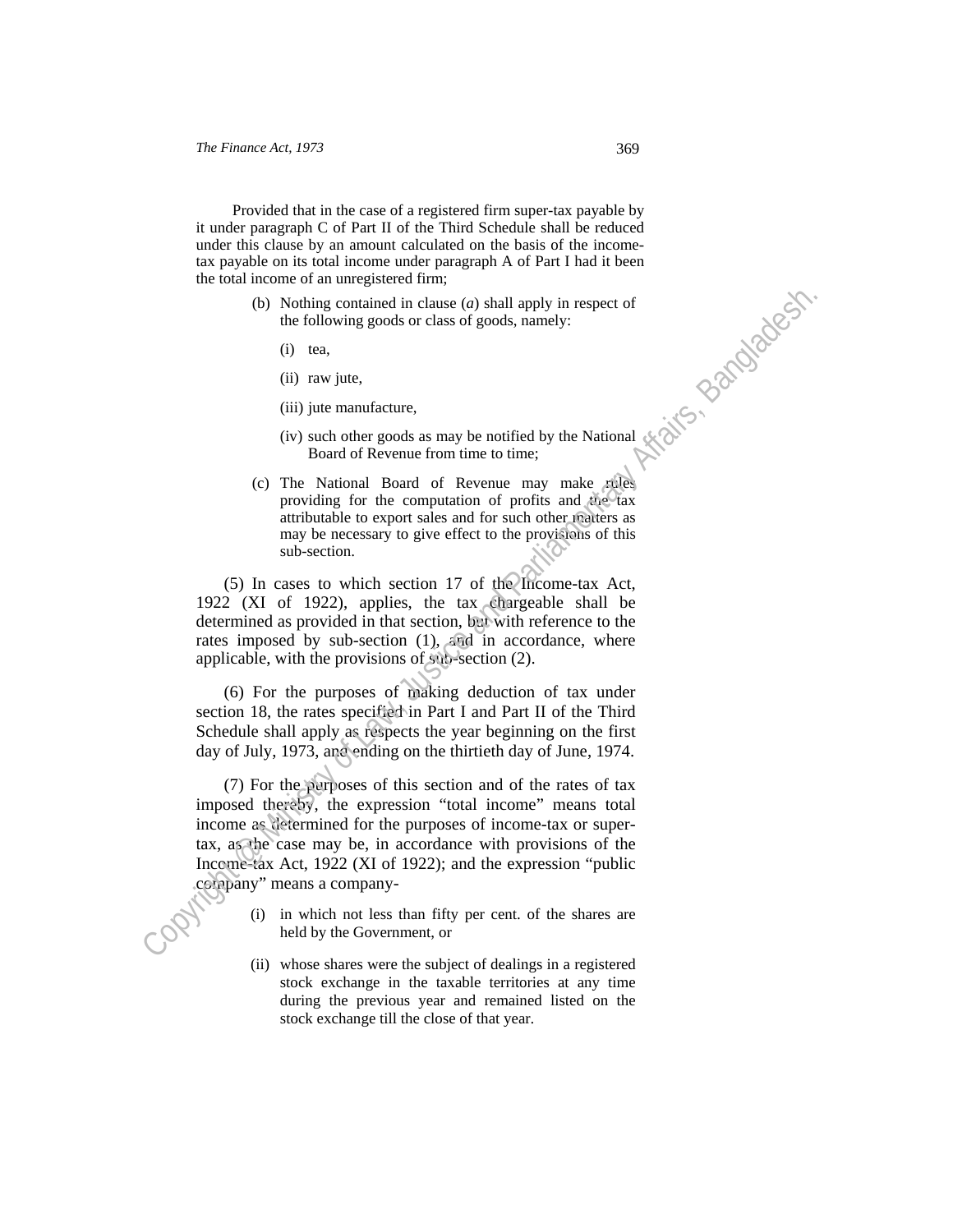Surcharge under the Income-tax Act, 1922(XI of 1922)

Toll on Vessels Plying on Inland Waters

 **10.** Surcharge under the Income-tax Act, 1922 (XI of 1922), shall be charged as respects any assessment for the year beginning on the first day of July, 1973, at the rates specified in Part III of the Third Schedule to this Act.

11. (1) During the period from the  $1<sup>st</sup>$  day of July, 1973 to the  $30<sup>th</sup>$  day of June, 1974 (both days inclusive), there shall be levied and collected a toll on every mechanically propelled vessel registered under the Inland Mechanically Propelled Vessels Act, 1917 (I of 1917), plying on inland waters at the rates specified below, namely:-

| Description of vessels | Rate of Toll                        |
|------------------------|-------------------------------------|
| (a) Vessels for        | On the maximum registered passenger |
| carrying               | carrying capacity at the rate of    |
| passengers for hire.   | Taka ten per passenger.             |
| (b) Vessels for        | Taka two per ton on the maximum     |
| carrying cargo         | registered cargo carrying capacity. |
| (c) Other vessels and  | Taka ten per brake horse power or   |
| crafts                 | iraction thereof:                   |
|                        |                                     |

 Provided that if a vessel remains idle for breakdown of engine or otherwise for a continuous period exceeding three months in the year, toll payable shall be reduced in such proportion as the period or the aggregate of such periods for which the vessel remained idle bears to the year for which the toll is payable, subject to the condition that the owner of the vessel shall give a notice to the Assessing Officer within 15 days from the first day the vessel remained idle, failing which he shall not be entitled to any relief on account of the idle period: Tall on Vessels<br>
Hying and period from the 1<sup>st</sup> day of July, 1973 to<br>
Piying on<br>
the 30<sup>st</sup> day of June 1974 (both days inclusive), there shall be<br>
beind and collected a toll on every mechanically propelled<br>
vessels regi

the *official Gazette*, exempt any vessel or class of vessels from payment of toll under this sub-section.

Provided further that Government may, by notification in<br>the *official Gazette*, exempt any vessel or class of vessels from<br>payment of toll under this sub-section.<br>**Explanation I.** Vessels **Explanation I.-** Vessels carrying both passengers and cargo shall be charged on the total of the maximum registered carrying capacity of passengers and cargo at the rate specified in sub-clause (*a*) and (*b*).

**Explanation II.-** For the purpose of sub-clause (*c*) one nominal horse power shall be calculated as equivalent to 5.65 brake horse power.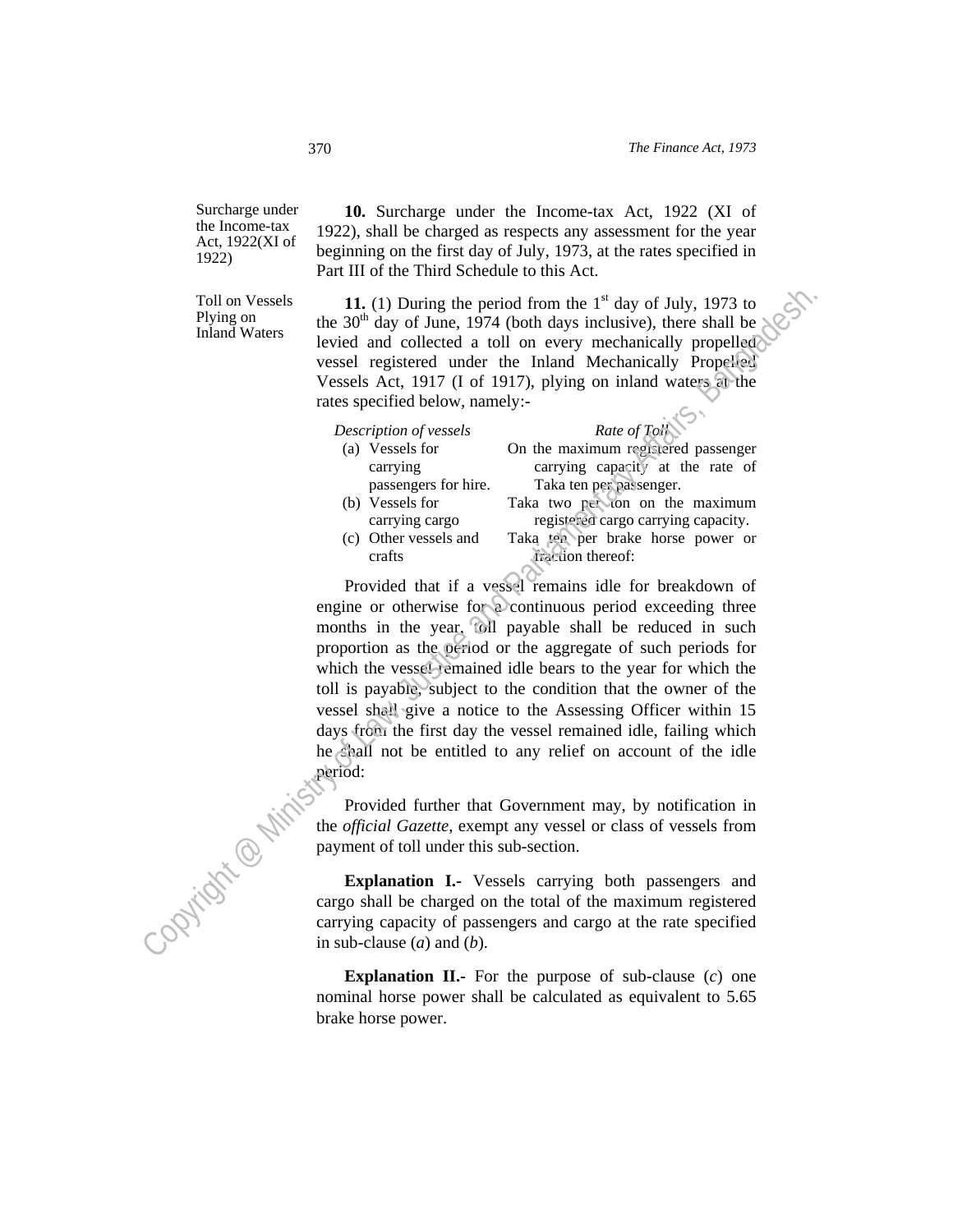**Explanation III.-** Where there are more than one maximum registered passenger carrying capacity, the maximum one.

 (2) The toll shall be payable by the owner or charterer of the vessel.

registered passenger carrying capacity shall mean the highest<br>one.<br>(2) The toll shall be payable by the owner or charterer of<br>the vessel.<br>(3) The Government may make rules regulating <sup>+1</sup>-<br>procedure for the assessment, col (3) The Government may make rules regulating the procedure for the assessment, collection and payment of the toll and other matters incidental to its levy.

**Explanation.**- In this section and in sections 12 and 15 "mechanically propelled vessel" and "inland water" have the same meaning as in the Inland Mechanically Propelled Vessels Act, 1917 (I of 1917).

**12.** (1) During the period from the  $1<sup>st</sup>$  day of July, 1973 to the  $30<sup>th</sup>$  day of June, 1974 (both days inclusive), there shall be levied and collected on fares and freights charged for transport by mechanically propelled vessels registered under the Inland Mechanically Propelled Vessels Act, 1917 (I of 1917), plying on inland waters, a toll according to the scale specified in the Fourth Schedule to this Act. (2) The toll shall be payable by the owner or charterer of<br>the vessel.<br>
(3) The Government may make rules regulating the<br>
procedure for the sassement, collection and payment of the toll<br>
and other matters incidental to it

 (2) The toll shall be collected by the owner or the charterer of the vessel and paid to the Government.

 (3) The Government may make rules regulating the procedure for the assessment, collection and payment of the toll and any other matter incidental to its levy.

 **13.** (1) Notwithstanding anything contained in the Motor Vehicles Tax Act, 1932 (Beng. I of 1932), during the period from the  $1<sup>st</sup>$  day of July, 1973 to the 30<sup>th</sup> day of June, 1974 (both days inclusive) there shall be levied and collected a toll on every motor vehicle carrying goods by roads on freights according to the rates specified below, namely:-

Toll on Fares and Freights on Traffic by Inland Vessels

Toll on Motor Vehicles Carrying Goods by Road on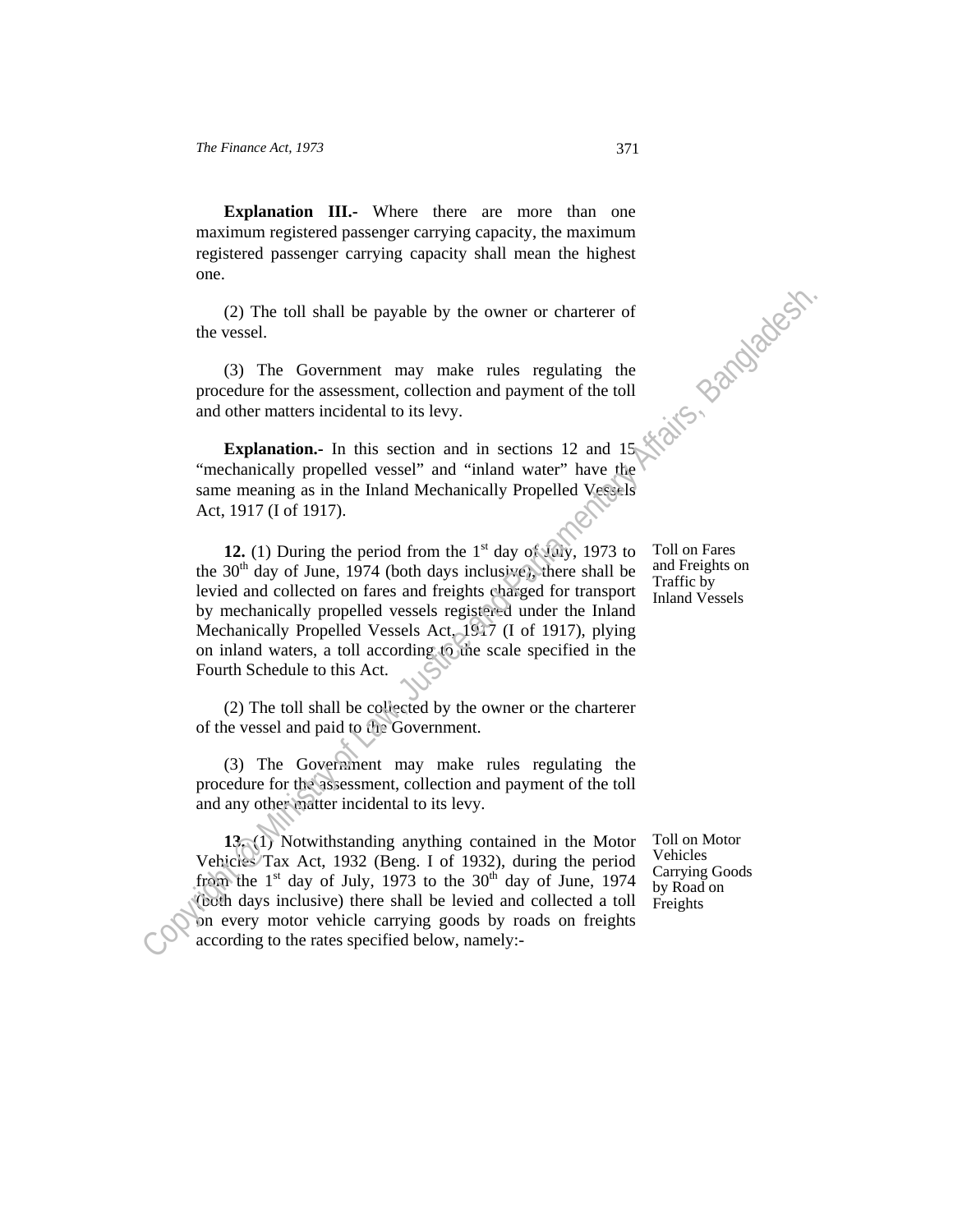*Description of Motor Vehicles Rate of toll* 

(i) Motor vehicles of registered goods carrying capacity not exceeding 3 tons.

Taka 150 annually.

- (ii) Motor vehicles of registered goods carrying capacity exceeding 3 tons but not exceeding 5 tons. Taka 500 annually.
- (iii) Motor vehicles of any registered goods carrying capacity exceeding 5 tons. Taka 700 annually.

**Explanation.-**For the purpose of levying the toll, less than half of a ton shall be ignored and half of a ton or above shall be treated as one ton.

 (2) The toll shall be payable by the owner of the motor vehicle.

(3) The Government  $\sqrt{mgy}$  make rules regulating the procedure for the assessment, collection and payment of the toll and any other matter incidental to its levy.

Toll on Motor Vehicles carrying goods by road other than on freights

 **14.** (1) Notwithstanding anything contained in the Motor Vehicles Tax Act, 1932 (Beng. I of 1932), during the period from the  $1<sup>st</sup>$  day of July, 1973 to the 30<sup>th</sup> day of June, 1974 (both days inclusive), there shall be levied and collected a toll on motor vehicles carrying goods by road, other than on freights, at the rate of Taka forty per annum per ton of registered goods carrying capacity or fraction thereof: Content of the content of the specific set of Almostonia and the particle of a total matrix of a total matrix of a total matrix of Almostonia and Parliamentary Affairs and Parliamentary Affairs and Parliamentary Affairs a

 Provided that Government may, by notification in the *official Gazette*, exempt any motor vehicle or any class of motor vehicles from payment of toll under this clause.

**Explanation.-** For the purpose of levying the toll, less than half of a ton shall be ignored and half of a ton or above shall be treated as one ton.

 (2) The toll shall be payable by the owner of the motor vehicle.

 (3) The Government may make rules regulating the procedure for the assessment, collection and payment of the toll and any other matter incidental to its levy.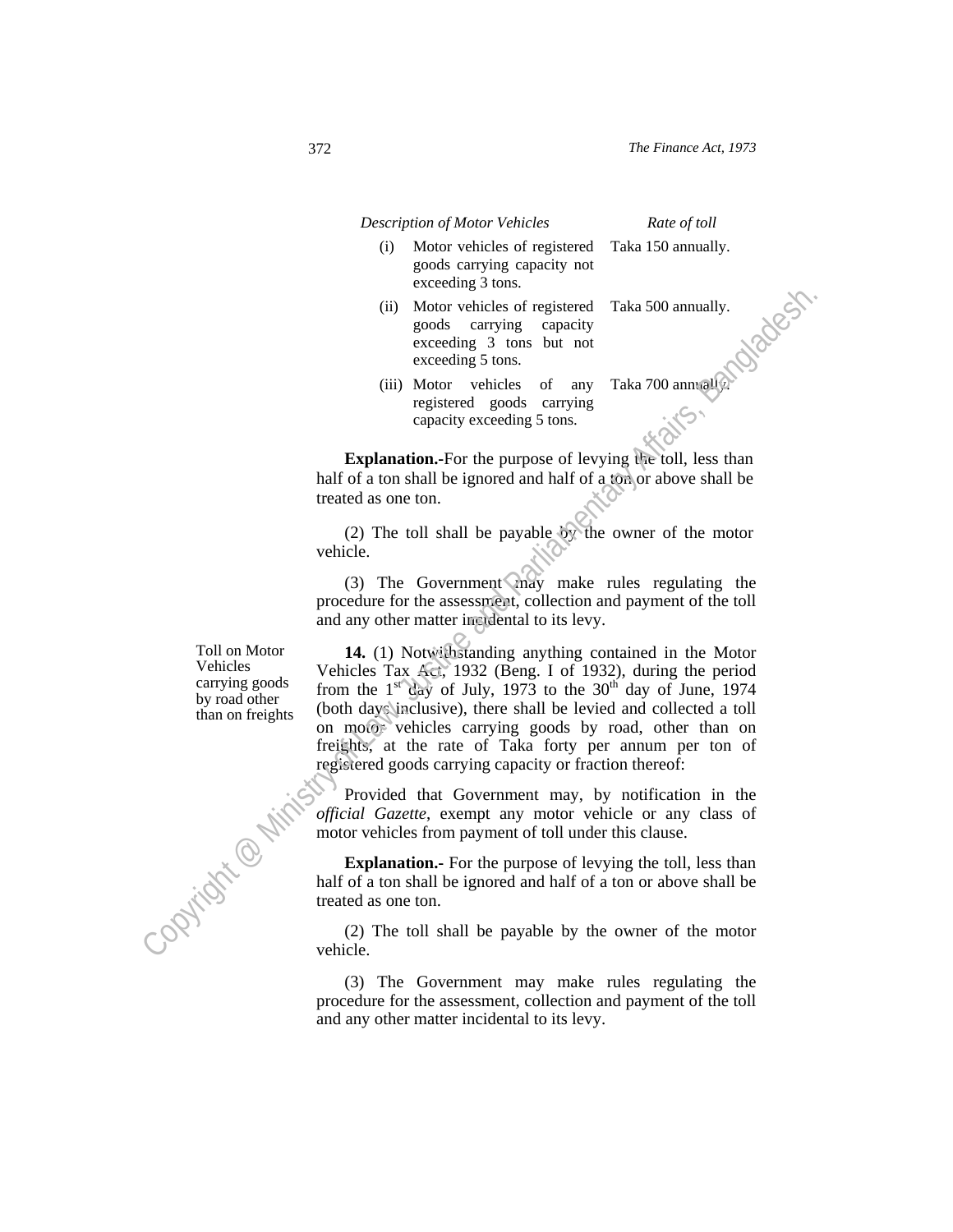**15.** Notwithstanding anything contained in the Inland Mechanically Propelled Vessels Act, 1917 (I of 1917), or the Motor Vehicles Act, 1939 (IV of 1939), an application for the renewal of a certificate of survey in the case of a mechanically propelled vessel or for the renewal of a certificate of fitness in the case of a motor vehicle shall not be allowed unless it is accompanied by a certificate in the prescribed manner to the effect that no arrear toll in respect of any such mechanically propelled vessel or motor vehicle is due under this Act.

Bar to renewal of Certificate of Survey and Certificate of Fitness

| propelled vessel or for the renewal of a certificate of fitness in                                                                        |                                     |
|-------------------------------------------------------------------------------------------------------------------------------------------|-------------------------------------|
| the case of a motor vehicle shall not be allowed unless it is                                                                             |                                     |
| accompanied by a certificate in the prescribed manner to the                                                                              | dratest                             |
| effect that no arrear toll in respect of any such mechanically                                                                            |                                     |
| propelled vessel or motor vehicle is due under this Act.                                                                                  |                                     |
|                                                                                                                                           |                                     |
| 16. In the Finance Act, 1950 (E.B. XVI of 1950), in section                                                                               | Amendment of<br>the Finance Act,    |
| 3, in sub-section $(1)$ , for clause $(d)$ , the following shall be                                                                       | $4950$ (E.B. XVI                    |
| substituted, namely:-                                                                                                                     | of 1950)                            |
| " $(d)$ "<br>Suppliers<br>Contractors<br>supplying<br>goods.<br>(i)<br><b>or</b>                                                          |                                     |
| commodities or services to Government or autonomous                                                                                       |                                     |
| bodies:-                                                                                                                                  |                                     |
| Rates                                                                                                                                     |                                     |
| Taka                                                                                                                                      |                                     |
| <b>First Class Contractor</b><br>5,000                                                                                                    |                                     |
| 2,500                                                                                                                                     |                                     |
| <b>Second Class Contractor</b>                                                                                                            |                                     |
| 500<br>Other Contractors and Suppliers                                                                                                    |                                     |
| (ii) Contractors or Suppliers<br>supplying<br>goods,<br>commodities or services to local bodies-                                          |                                     |
| <b>First Class Contractor</b><br>500                                                                                                      |                                     |
| Second Class Contractor<br>200                                                                                                            |                                     |
| Other Contractors and Suppliers<br>100                                                                                                    |                                     |
| (iii) Clearing, forwarding agents<br>2,000                                                                                                |                                     |
| (iv) Indenting firm<br>1,000                                                                                                              |                                     |
| (v) Persons holding licences under the Imports and<br>50"<br>Exports (Control) Act, 1950 and engineering or<br>architectural consultants. |                                     |
| 17. During the period from the $1st$ day of July, 1973 to the                                                                             | Amendment of                        |
| day of June, 1974 (both days inclusive), section 6 of the                                                                                 | the Finance Act,<br>1957 (E.P. X of |
| Finance Act, 1957 (E.P. X of 1957), shall have effect as if in                                                                            | 1957)                               |

17. During the period from the 1<sup>st</sup> day of July, 1973 to the  $30<sup>th</sup>$  day of June, 1974 (both days inclusive), section 6 of the Finance Act, 1957 (E.P. X of 1957), shall have effect as if in sub-section (1) of section 6 for the word and figure "annas 2" the word and figures "Taka 2.00" were *substituted*.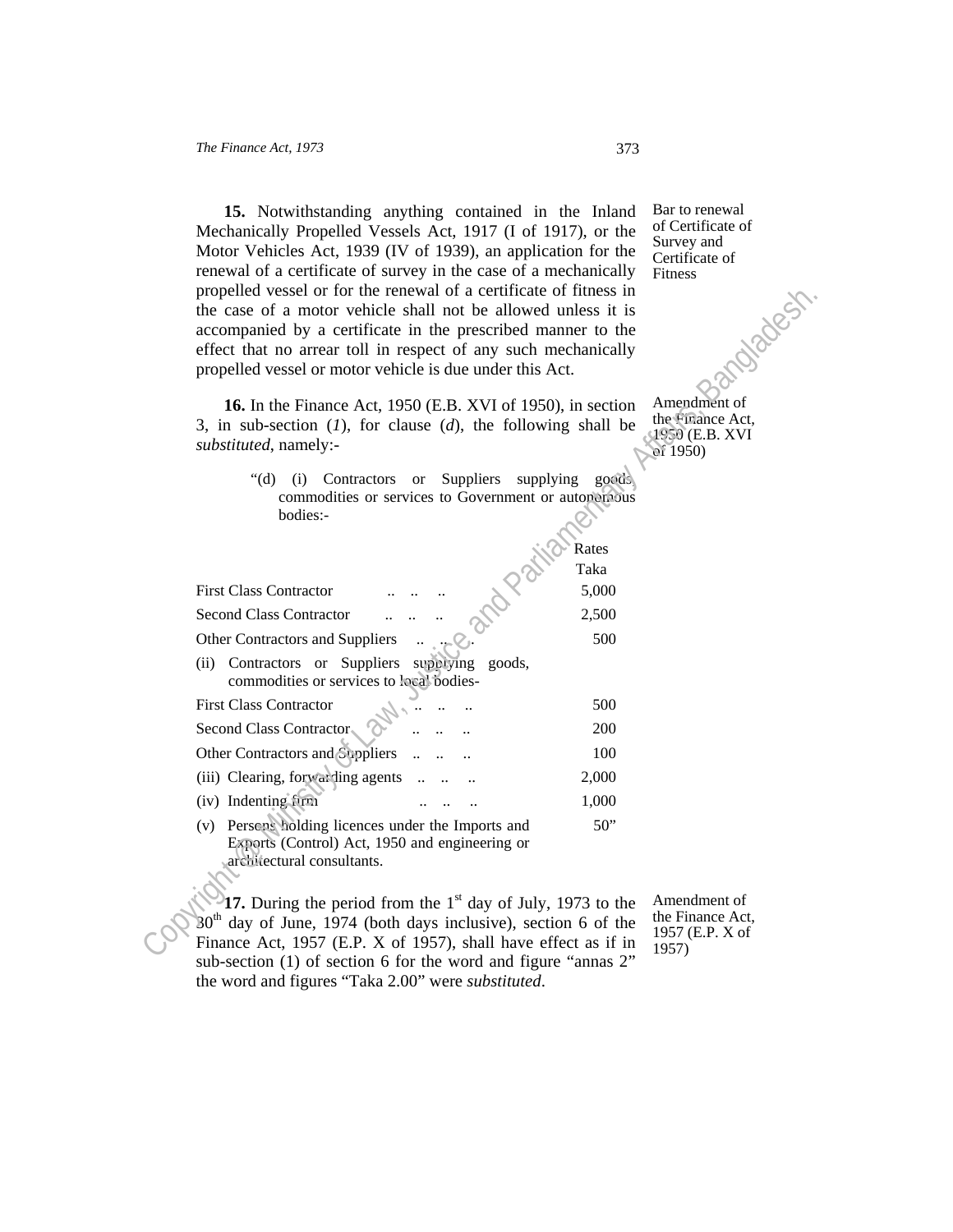Continuance of rules framed under the Finance Act, 1957 (E. P. X of 1957)

 **18.** The rules made under the provisions of the Finance Act, 1957 (E.P. X of 1957) shall, so far as they are not inconsistent with the provisions of this Act, be deemed to be rules under the corresponding provisions of this Act.

| 1957)                                                                                    |                                                                                                                                                                                                                                 |                      |  |                            |  |
|------------------------------------------------------------------------------------------|---------------------------------------------------------------------------------------------------------------------------------------------------------------------------------------------------------------------------------|----------------------|--|----------------------------|--|
| Amendment of<br>the Urban<br>Immovable<br>Property Tax<br>Act, 1957 (E.P.<br>XI of 1957) | 19. In the Urban Immovable Property Tax Act, 1957 (E.P.<br>XI of 1957), clause (c) of section 6 shall be deleted and shall be<br>deemed to have been so deleted with effect from the 28 <sup>th</sup> day of<br>February, 1972. |                      |  |                            |  |
| Amendment of<br>the Finance Act,<br>1966 (E. P. III<br>of 1966)                          | <b>20.</b> In the Finance Act, 1966 (E.P. III of 1965) in section 5,<br>for sub-section (3) the following shall be <i>substituted</i> , namely:-                                                                                |                      |  |                            |  |
|                                                                                          | "(3) the tax shall be levied according to the scale specified                                                                                                                                                                   |                      |  |                            |  |
|                                                                                          | below:-                                                                                                                                                                                                                         |                      |  |                            |  |
|                                                                                          |                                                                                                                                                                                                                                 |                      |  |                            |  |
|                                                                                          | Amount of capital gain                                                                                                                                                                                                          |                      |  | Rate of tax                |  |
|                                                                                          | For the first Taka 3,000                                                                                                                                                                                                        |                      |  | <b>Nil</b>                 |  |
|                                                                                          | For the next Taka 7,000                                                                                                                                                                                                         |                      |  | 10%                        |  |
|                                                                                          | For the next Taka 00,000                                                                                                                                                                                                        |                      |  | 15%                        |  |
|                                                                                          | For the next Taka 20,000                                                                                                                                                                                                        |                      |  | 20%                        |  |
|                                                                                          | For the next Taka 30,000                                                                                                                                                                                                        |                      |  | 30%                        |  |
|                                                                                          | For the next Taka 30,000                                                                                                                                                                                                        |                      |  | 45%                        |  |
|                                                                                          | For the balance                                                                                                                                                                                                                 | $\ddot{\phantom{a}}$ |  | 60%                        |  |
|                                                                                          | Provided that there shall be a rebate according to the holding<br>period of the property as indicated below:-                                                                                                                   |                      |  |                            |  |
|                                                                                          | (i) If the holding period does not exceed 5<br>years                                                                                                                                                                            |                      |  | <b>Nil</b>                 |  |
| OPVIIGHT®N                                                                               | (ii) If the holding period exceeds 5 years but<br>does exceed 15 years.                                                                                                                                                         |                      |  | 15% of the tax<br>payable; |  |
|                                                                                          | (iii) If the holding period exceeds 15 years                                                                                                                                                                                    |                      |  | 30% of the tax<br>payable: |  |
|                                                                                          |                                                                                                                                                                                                                                 |                      |  |                            |  |
|                                                                                          | Provided further that where investment in the property is                                                                                                                                                                       |                      |  |                            |  |

- (i) If the holding period does not exceed 5 years Nil
- (ii) If the holding period exceeds 5 years but does exceed 15 years. 15% of the tax payable;
- (iii) If the holding period exceeds 15 years .. 30% of the tax payable:

 Provided further that where investment in the property is spread over in different periods the rebate under clauses (ii) and (iii) of the first proviso shall be allowed proportionately as prescribed in the rules."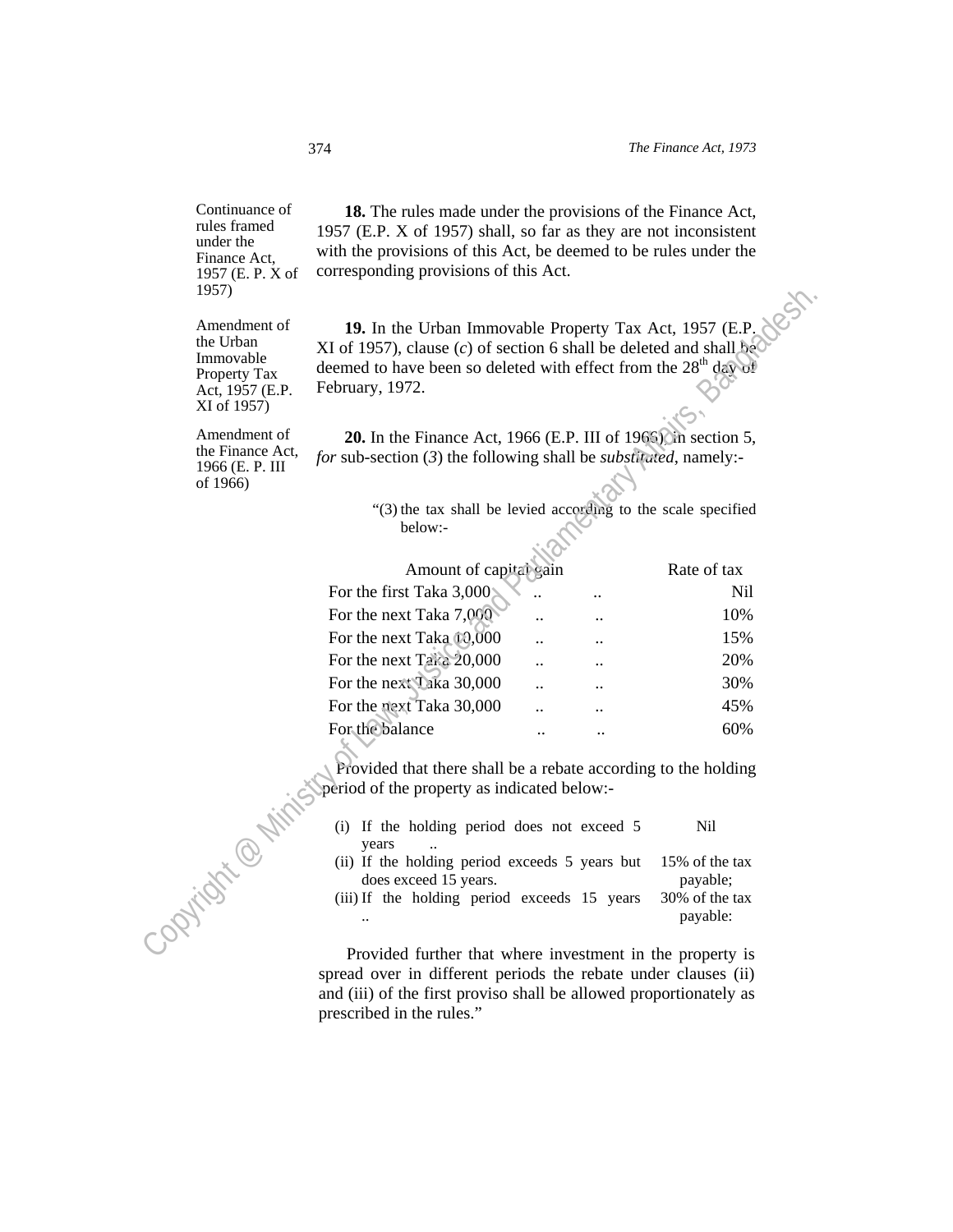**21.** If a person, on whom a tax is levied or who is responsible for the collection and payment of any tax or toll under this Act, fails to pay the tax or toll or, fails to collect and pay the tax or the toll as provided in this Act and the rules made thereunder he shall be liable to a penalty not exceeding the amount of the tax or toll payable. Penalty

 **22.** A tax or toll leviable under any provision of this Act or any penalty imposed thereunder shall be recoverable as a public demand under the Public Demands Recovery Act, 1913 (Beng. III of 1913). particular experiment is a can be seated of the seated of the seated may provide the seated of the Public Demand and present defined a may check that a public demand under the Public Demands Recovery Act, 1913 (Beng. III

23. No suit shall lie in any Civil Court to set aside or **Bar** of Suits in modify any assessment of tax or toll made under this Act and the rules made thereunder.

 **24.** No suit, prosecution or legal proceeding shall lie against any person for anything in good faith done or intended to be done under this Act or the rules made thereunder.

 **25.** For the year beginning on the first day of July, 1973, the Schedule contained in the Fifth Schedule to this Act shall be inserted in the Post Office Act, 1898 (VI of 1898) as the First Schedule to that Act.

 **26.** In the Motor Vehicles Tax Act, 1932 (Bengal Act I of 1932), in the First Schedule, *for* item No. II, the following shall be *substituted,* namely,-

"II – Vehicles for carrying passengers not plying for hire-

(a) Seating not more than one person – Tk. 70.00

 $(Q<sub>b</sub>)$  Seating not more than three persons – Tk. 150.00

- (c) Seating not more than four persons Tk. 225.00
- (d) Seating more than four persons, for every additional

Public Demand

Civil Courts

Indemnity

Inland Postage Rates

The Motor Vehicles Tax Act, 1932 (Bengal Act I of 1932)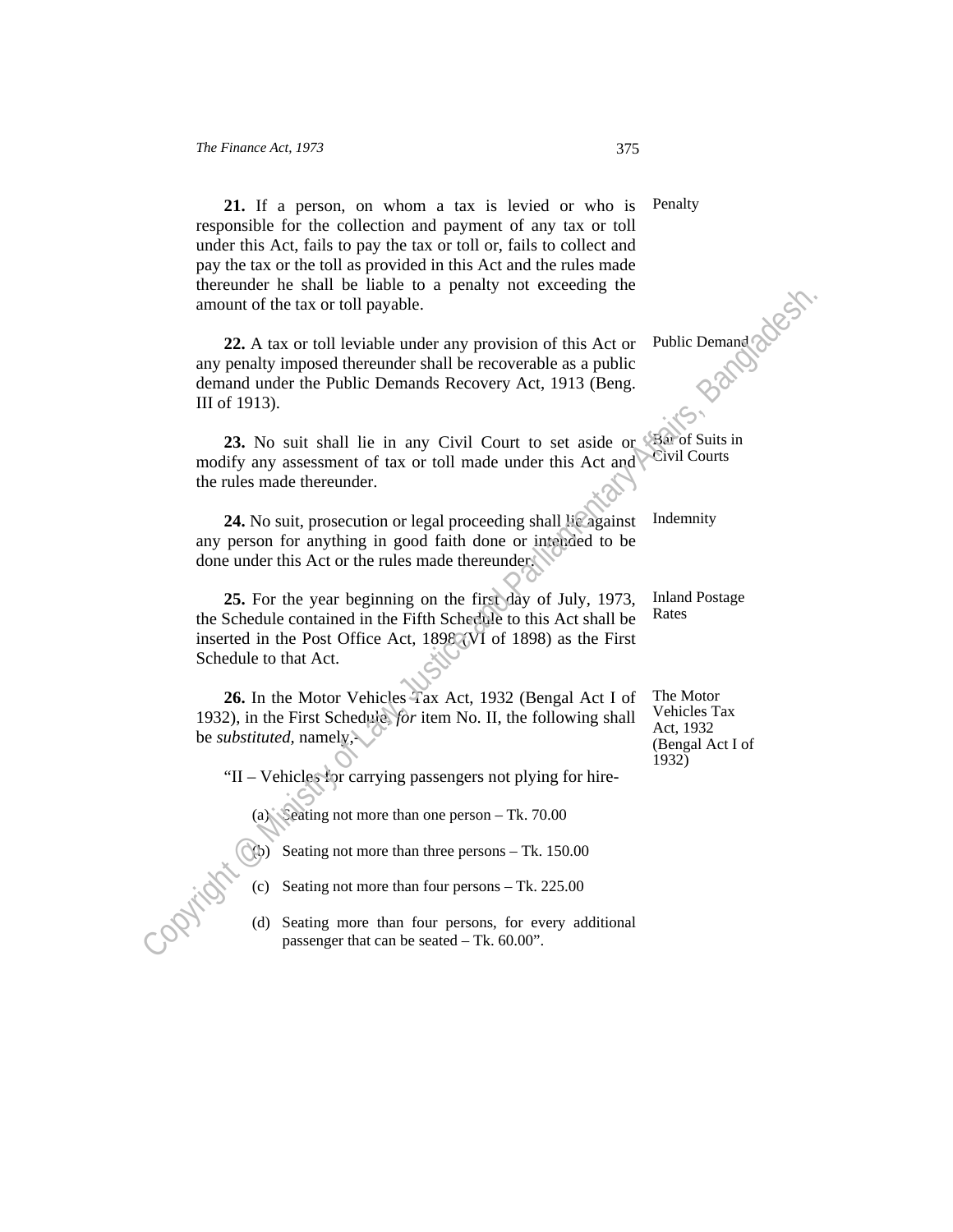#### **THE FIRST SCHEDULE**

#### **(***See section 2***)**

## **AMENDMENTS IN THE TARIFF ACT, 1934 (XXXII of 1934)**

In the Tariff Act, 1934 (XXXII of 1934), in the First Schedule,-

- (a) against Heading No. 15.02 in column 1, in column 3, *for* the figures and words "30% *ad val*" against article "A. Tallow" in column 2 the figures and words "40% *ad val*" shall be *substituted*; Contracts Even the Fact of Law Minister and Contracts Section (a)<br>
(a) against Heading No. 15.024 no others and words  $\frac{1}{2}$ <br>
(b) against Heading No. 27.10 in column 1, the column 1, the column 2 the figures and words
	- (b) against Heading No. 27.10 in column 1,-
		- (i) in column 3, *for* the words and figures "Taka 3.50 per gallon" against article "Motor spirit" in sub-head 'B' in column 2 the words and figures "Taka 3.84 per gallon" shall be *substituted*;
		- (ii) under sub-head 'C' in column 2, *for* the existing entry "(i)" and the entry relating thereto in column 3 the following shall be *substituted*, namely:-

"(i) Jet fuels:

- (a) J.P.1.  $\ldots$  90 poisha per gallon.
- (b) J.P.4 .......... Taka 1.11 per gallon.
	- Other ....... 85 poisha per gallon";
		- (iii) in column 3, *for* the figures and words "57½ poisha per gallon" against article "Light diesel oil" in column 2 the figures and words "84½ poisha per gallon" shall be *substituted*;
		- (iv) in column 3, *for* the figures and words "30 poisha per gallon" against article "Furnace oil" in column 2 the figures and words "45 poisha per gallon" shall be *substituted*;
		- (v) *for* the existing entry (iv) in column 2 under sub-head 'D' and the entry relating thereto in column 3 the following shall be *substituted*, namely:-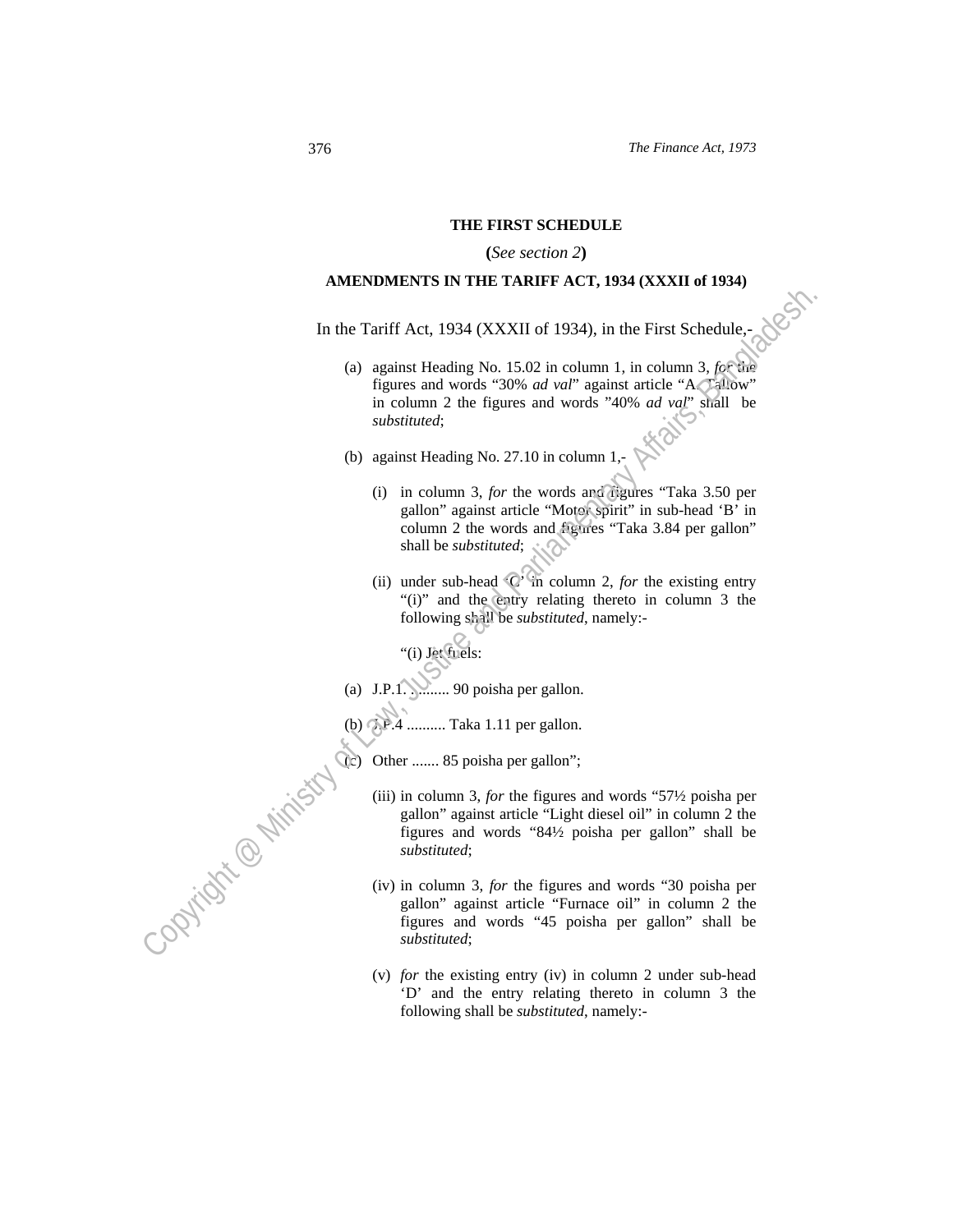"(iv) Other :

- (a) Naptha ............ Taka 64.60 per long ton.
- (b) Other ........... 50% *ad val.";*
- (vi) in column 3, against article specified at (a) in (ii) of sub-head 'E' in column 2, *for* the figures and words "15% *ad val"* the figures and words "38 poisha per gallon" shall be *substituted*; Copyright and the summation of the figures and words<br>
(vi) in column 3, against article specified at (a) in (ii) of<br>
sub-bead "E" in column 2, for the figures and words<br>
"In the figures and words"<br>
(c) against Heading No.
	- (c) against Heading No. 61.01 in column 1,-
		- (i) after entry  $(i)$  in sub-head 'B' in column 2 and the entry relating thereto in column 3, the following entries shall be inserted, namely:-
			- "(ii) of sheep's or lambs' wool or of fine animal hair .. 175% *ad val."*; and
		- (ii) the existing entry (*ii*) in column 2 shall be renumbered as (*iii*);
	- (d) against Heading No. 61.02 in column 1,-
		- (i) after entry (i) in sub-head 'B' in column 2 and the entry relating thereto in column 3, the following entries shall be inserted, namely:-

"(ii) of sheep's or lambs' wool or 175% *ad val."*; and of fine animal hair ...

(ii) the existing entry (*ii*) in column 2 shall be renumbered as (*iii*);

(e) against Heading No. 61.06 in column 1, *for* the existing entry "B. Other" in column 2 and the corresponding entry in column 3 the following shall be *substituted*, namely:-

# "B. Other:

- (i) of sheep's or lambs' wool or of fine 175% *ad val*. animal hair ..
- (ii) Other .. 125% *ad val."*;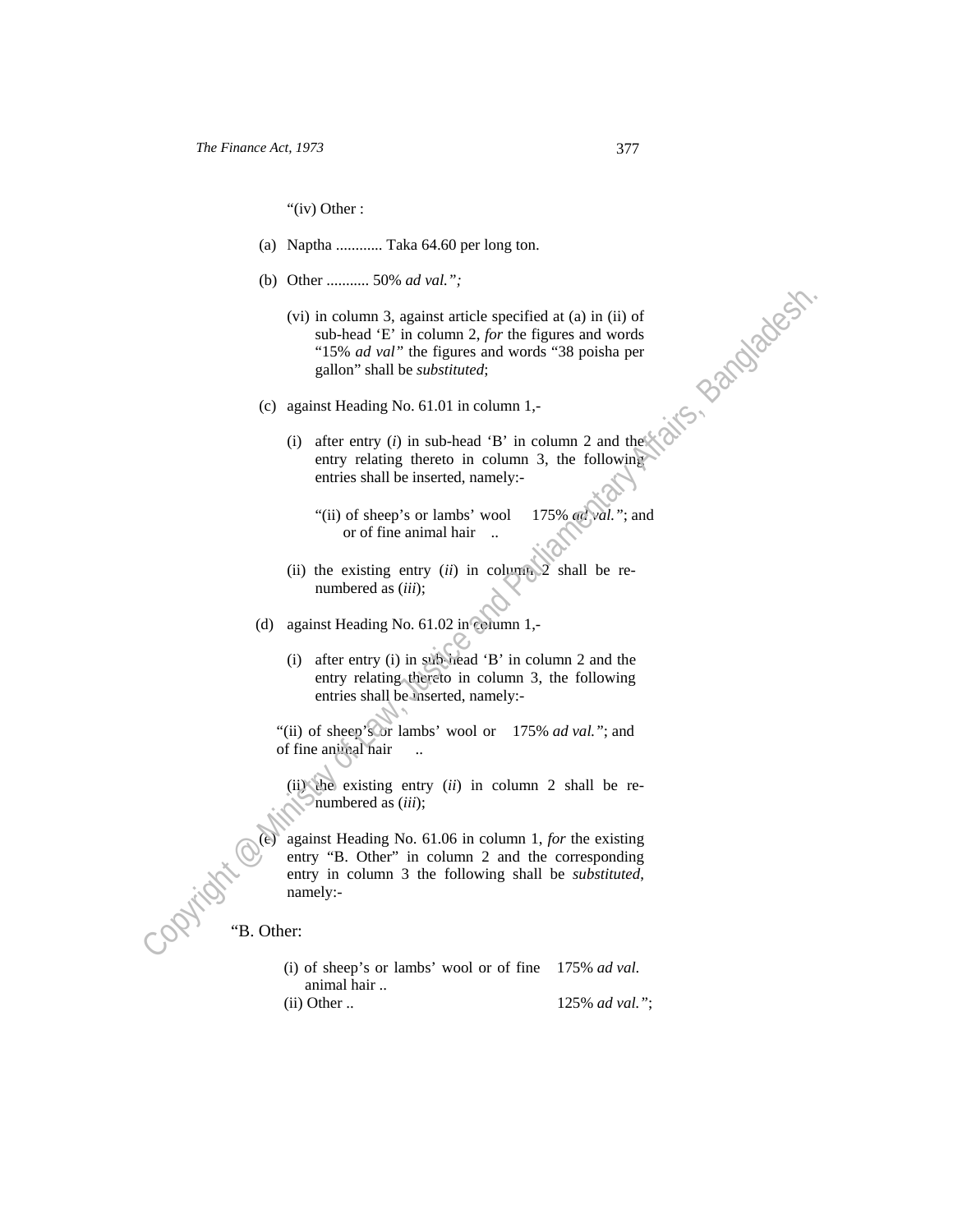(f) against Heading No. 61.10 in column 1, *for* the existing entry "B. Other" in column 2 and the corresponding entry in column 3 the following shall be *substituted*, namely:-

#### "B. Other:

- (i) of sheep's or lambs' wool or of fine animal hair .. 175% *ad val*.
- (ii) Other .. 125% *ad val."*; and
- (g) against Heading No. 61.11 in column 1, *for* the existing entry "B. Other" in column 2 and the corresponding entry in column 3 the following shall be *substituted*, namely:-

# "B. Other:

(i) of sheep's or lambs' wool or of fine animal hair .. .. 175% *ad val*. (ii) Other .. .. 125% *ad val."*.

## **THE SECOND SCHEDULE**

**(***See* Section 3**)** 

 **Amendments to the First Schedule to the Central Excises and Salt Act, 1944 (I of 1944).** 

# In PART I-

 (I) in Section III, in item 8, in sub-item II (2), at the end of clause (a), the following shall be *inserted,* namely:-

 "*Surcharge*.- In addition to the duty assessed on the retail price as aforesaid a surcharge shall be levied at the following rates and the surcharge shall be printed separately on each packet of cigarettes as an addition to the retail price:- "B. Other:<br>
(i) of sheep's or laminal bair..<br>
(ii) Other ...<br>
(iii) Other ...<br>
(iii) Other ...<br>
(iii) Alther ...<br>
(iii) Alther ...<br>
(iii) Alther ...<br>
"B. Other:<br>
"B. Other:<br>
"B. Other:<br>
(iii) of sheep's or lambs' 175% add

*Category of cigarettes :* Rate of surcharge per *ten cigarettes.* 

Cigarettes the retail price of which per ten cigarettes -

(i) does not exceed fifty poisha. Five Poisha.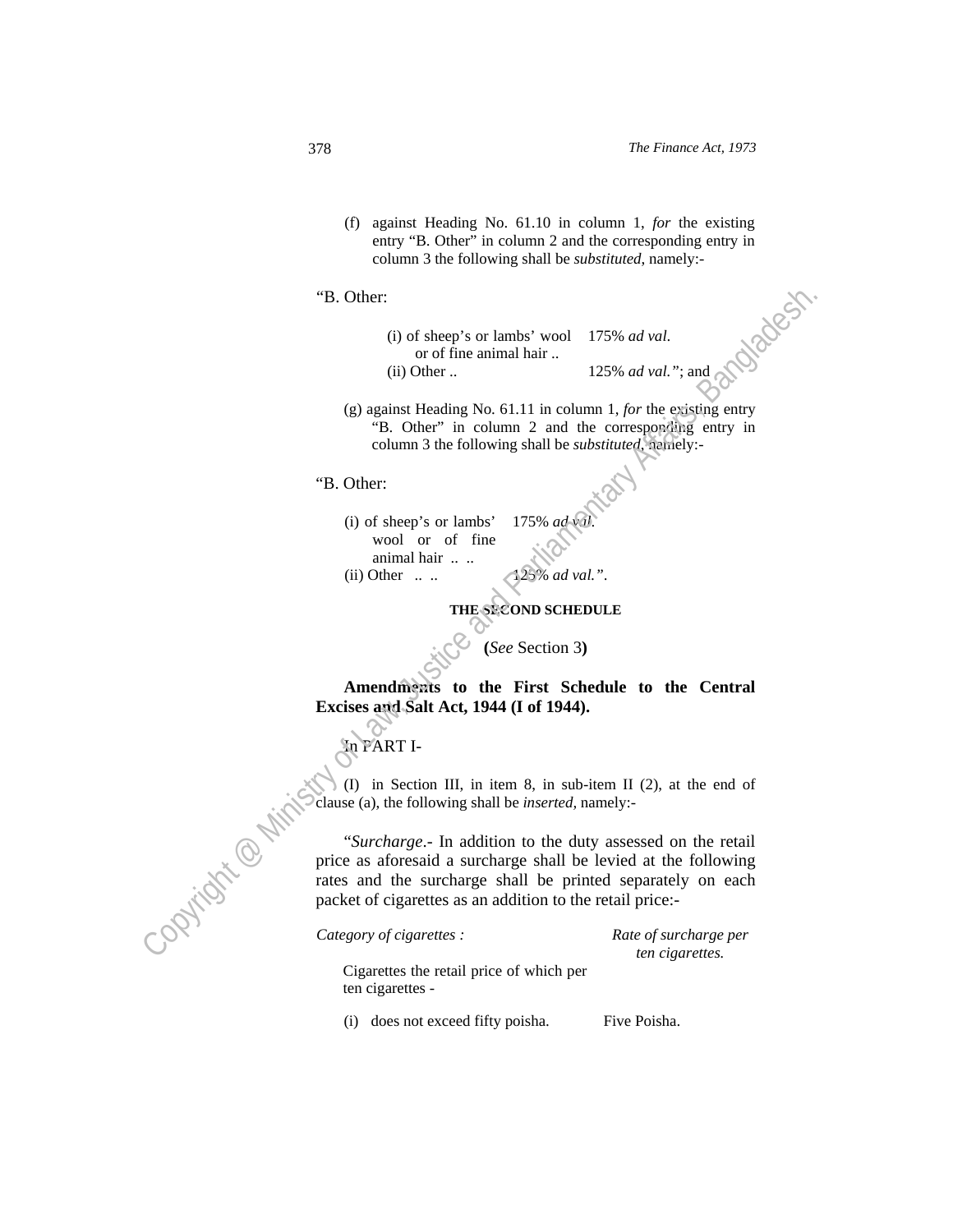- (ii) exceeds fifty poisha but does not Ten Poisha. exceed eighty poisha.
- (iii) exceeds eighty poisha. Fifteen Poisha";

Ten per cent. retail price.

*inserted*, namely:-

### **"8A. Biscuits –**

ì

١

- (2) in Section III, *after* item 8, a new item 8A shall be<br> *tred*, namely:-<br> **a. Biscuits** –<br> **Biscuits** –<br> **Biscuits** –<br> **Biscuits** –<br> **Biscuits** –<br> **Biscuits** –<br> **Biscuits** –<br> **Biscuits** –<br> **Biscuits** –<br> **Biscuits** –<br> Biscuits, in or in relation to the manufacture of which any process is ordinarily carried on with the aid of power, steam or gas- (2) in Section III, *after* item 8, a new item 8A shall be<br>
insecreted, namely:<br> **"SA. Biscuits.**<br> **"Biscuits.** in or in relation to the<br>
manufacture of which any<br>
process is ordinarily carriered on<br>
with the aid of power
	- (a) If weight and price is legibly, prominently and indelibly printed on each packet or container or embossed on the body of the biscuits.

(b) If not covered by clause (*a*) above. Two hundred per cent. *ad valorem"*;

(3) in Section IV, in the third column,-

- (a) in item 13, *for* the words "Thirty poisha" the words "Forty five poisha" shall be *substituted*;
- (b) in item 15, *for* the words "Fifty seven and half poisha" the words "Eighty four and half poisha" shall be *substituted*;
- (c) in item 16, *for* the words "Eighty five poisha" the words "Taka one and poisha eleven" shall be *substituted*;
- (d) in item 18, *for* the words "Taka three and poisha fifty" the words "Taka three and poisha eighty four" shall be *substituted*;

the word "other" the word "such" shall be *inserted*;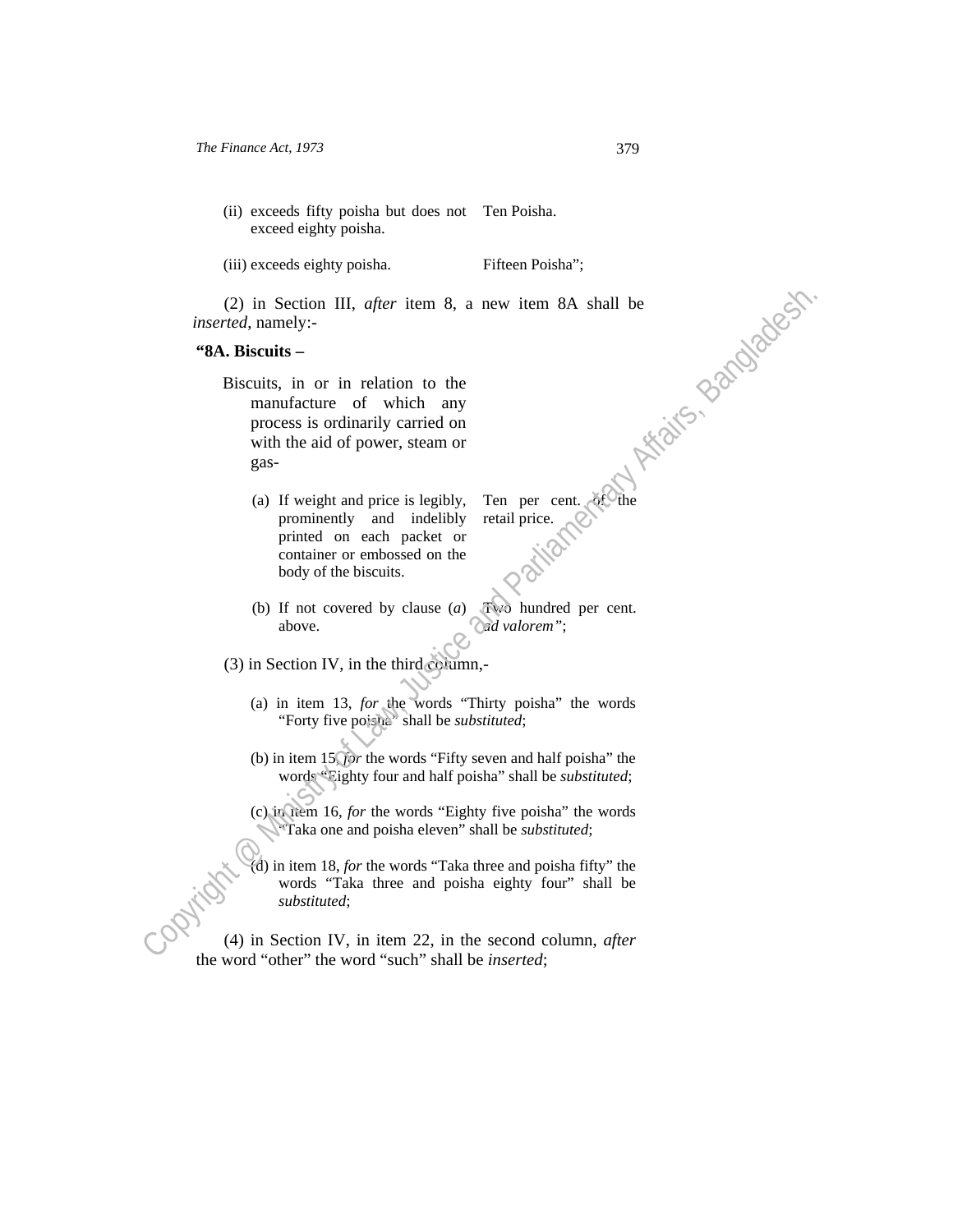(5) in Section IX, in item 38, in the second column, *after* the words "Bank cheques" a comma and the words ", all sorts" shall be *added*.

 (6) in Section X, in item 39, the sub-item (3) shall be *omitted*;

(7) in Section X, in item 41, in the second column, the explanation shall be *omitted*;

 (8) in Section X, in item 46, in sub-item (3) (b), in the third column *for* the figures "20" the words "two hundred" shall be *substituted*;

 (9) in PART II, in sub-item (2), the existing entries shall be numbered as "(a)", and *after* the entries so numbered, the following new entries shall be *inserted,* namely:-

 "(b) In addition to the duty levied under (a) above, an additional duty shall be realized from such hotels, restaurants or establishments at the rate of thirty per cent. of the charges realized in Bangladesh currency."

**THE THIRD SCHEDULE** 

**(***See* Section 9**)** 

## **PART I Rates of Income Tax.**

In the case of every individual, Hindu undivided family, unregistered firm, an association of persons and every artificial juridical person referred to in clause (9) of section 2 of the Income-tax Act, 1922 (XI of 1922), not being a case to which paragraph B of this part applies- Co) in Section X, in item 39, the sub-item (3) shall be<br>
conited;<br>
(7) in Section X, in item 41, in the second column, the<br>
explanation shall be *ornitred*;<br>
(8) in Section X, in item 46, in sub-item (3) (b), in the find<br>

| Rates |
|-------|
|       |

(1) Where the taxable income does not exceed Taka 1,000. Taka 25. **Policity of Philips** 

> (2) Where the taxable income exceeds Taka 1,000 but does not exceed Taka 2,000.

Taka 25 plus 5 per cent. of the amount exceeding Taka 1,000.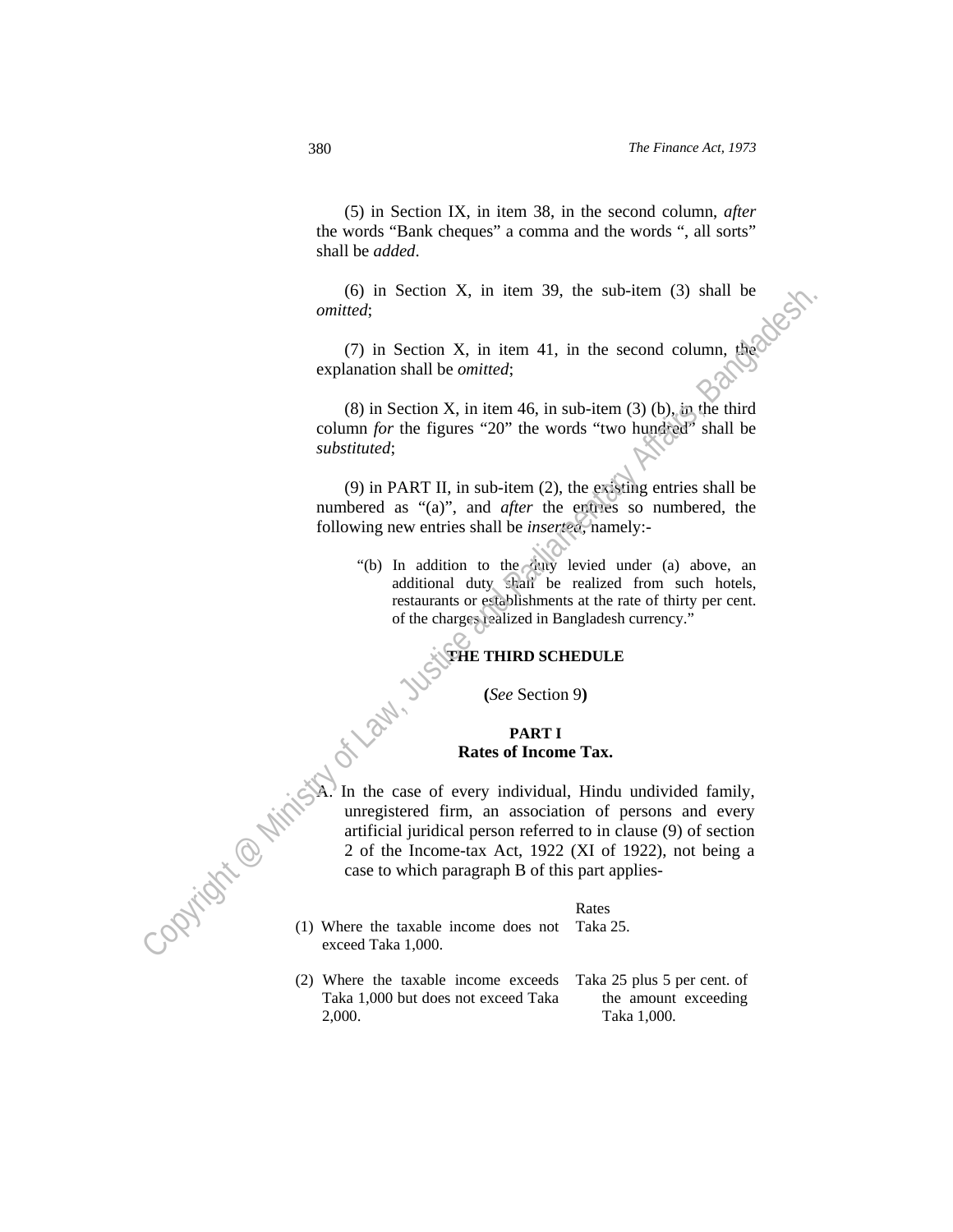- (3) Where the taxable income exceeds Taka 2,000 but does not exceed Taka 4,000.
- (4) Where the taxable income exceeds Taka 4,000 but does not exceed Taka 6,500.
- (5) Where the taxable income exceeds Taka 6,500 but does not exceed Taka 10,000.
- (6) Where the taxable income exceeds Taka 10,000 but does not exceed Taka 15,000.
- (7) Where the taxable income exceeds Taka 15,000 but does not exceed Taka 25,000.
- (8) Where the taxable income exceeds Taka 25,000 but does not exceed Taka 35,000.
- (9) Where the taxable income exceeds Taka 35,000 but does not exceed Taka 50,000.
- $(10)$  Where the taxable income exceeds Taka 50,000 but does not exceed Taka 70,000.
- $(11)$  Where the taxable income exceeds Taka 70,000 but does not exceed Taka 1,00,000.
- (12) Where the taxable income exceeds Taka 1,00,000.
- Taka 75 plus 10 per cent. of the amount exceeding Taka 2,000.
- Taka 275 plus 15 per cent. of the amount exceeding Taka 4,000.
- Taka 650 plus 20 per cent. of the amount exceeding Taka 6,500.
- Taka 1,350 plus 25 per cent. of the amount exceeding Taka 10,000.
- Taka 2,600 plus 35 per cent. of the amount exceeding Taka 15,000.
- Taka 6,100 plus 50 per cent. of the amount exceeding Taka 25,000.
- Taka 11,100 plus 60 per cent. of the amount exceeding Taka 35,000.
- Taka 20,100 plus 65 per cent. of the amount exceeding Taka 50,000.
- Taka 33,100 plus 67.5 per cent. of the amount exceeding Taka 70,000.
- Taka 53,350 plus 70 per cent. of the amount exceeding Taka 1,00,000.

# Provided that

no income-tax shall be payable on a total income which before the deduction of the sums, if any, exempt under the first, third and fourth provisos to sub-section (I) of section 7, section 15, section 15A, section 15AA, section 15C, section 15CC, section 15D, section 15E, section 15F, section 15H and section 58F of the Income-tax Act, 1922 (XI of 1922), does not exceed Taka 6,000; and Taka 4,000 but does not exceed<br>
Taka 4,000 but does not exceed the impount exceeding<br>
CS Where the takable income exceeds Taka 4500 pus 20 per cent of<br>
Taka 15,000 but does not exceed the amount exceeding<br>
Taka 15,000.<br>
(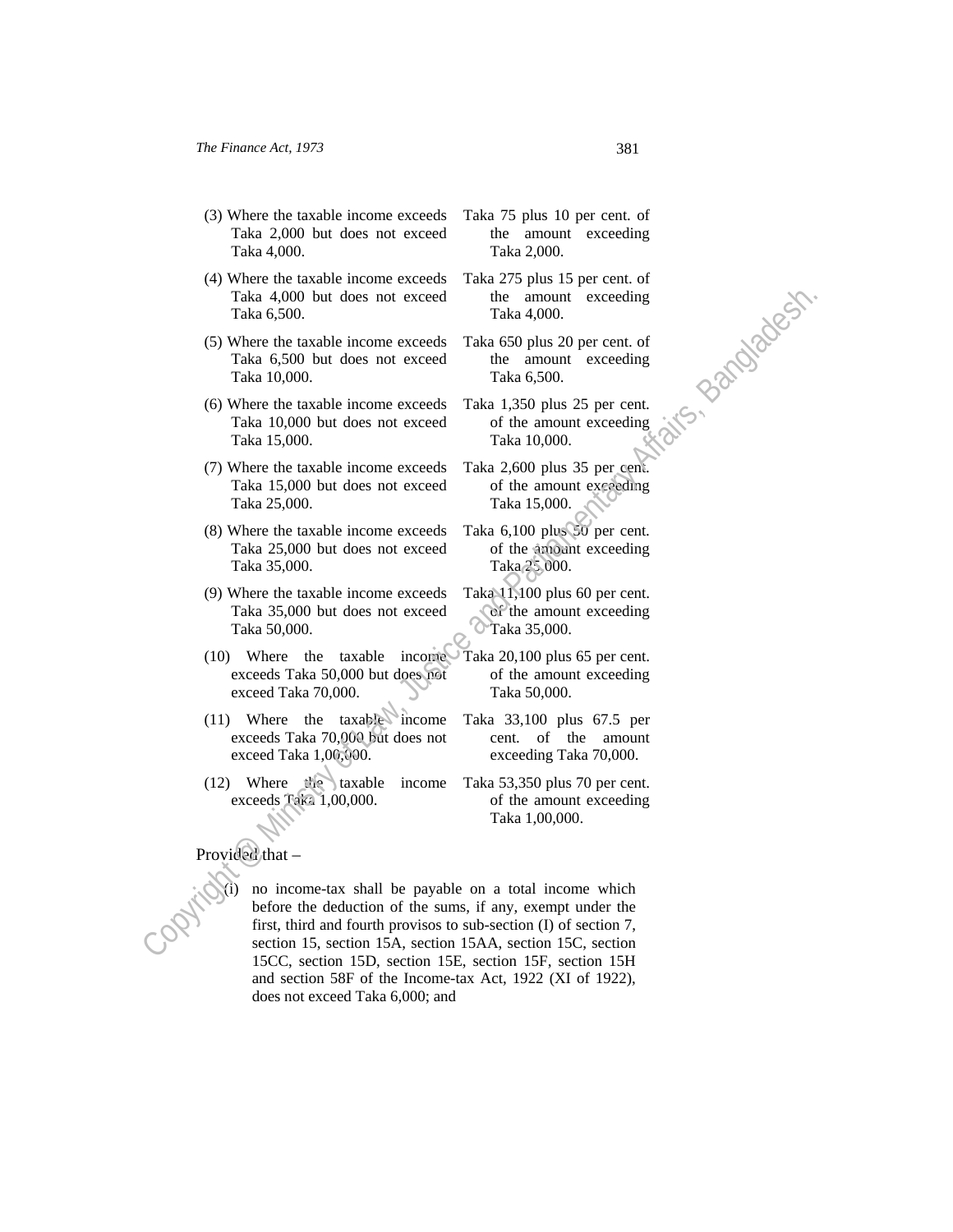(ii) the income-tax payable shall in no case exceed (a) the amount by which the total income exceeds Taka 6,000 or (b) the amount representing seventy per cent. of the total income, whichever amount is the less and, where such income includes any income from a share of the income, profits and gains of a firm to which paragraph C of Part II applies, such portion of the Super-tax payable under the said paragraph as bears to the total amount of such Supertax the same proportion as his share of income, profits and gains of the firm bears to the total income of the firm shall be added to the income-tax payable by such partner under this paragraph and, if the sum so arrived at exceeds seventy per cent. of the total income of such partner (including his share of income, profits and gains of the firm), the amount of income-tax payable by him under this paragraph shall be reduced by the amount of such excess. metric metricals as we note that income is a find to metric and the same proportion as the Super-tax payable under the  $\frac{1}{2}$  and particular such the same proportion as his share of income, proditing the same proportio

Explanation.-The expression "taxable income", as used in this paragraph means-

- (a) in the case of an assessee to which sub-section (3) of section 9 of this Act or clause (a) of sub-section (I) of section 17 of the Income Tax Act, 1922 (XI of 1922) applies, the total income;
- (b) in any other case, the total income of an assessee as diminished by the allowance admissible under the first, third and fourth provisos to sub-section (I) of section 7, section 15, section 15A, section 15AA, section 15C, section 15CC, section 15D, section 15E, section 15F, section 15H and section 58F of the Income-tax Act, 1922 (XI of 1922).
- B. In the case of every company and local authority and in every case in which, under the provisions of the Incometax Act, 1922 (XI of 1922), income-tax is to be charged at the maximum rate-

#### **Rates**

On the total income, excluding such part thereof as consists of any dividend, bonus or bonus shares to which subparagraph (2) or (3) of paragraph A of Part II applies. 30 per cent. of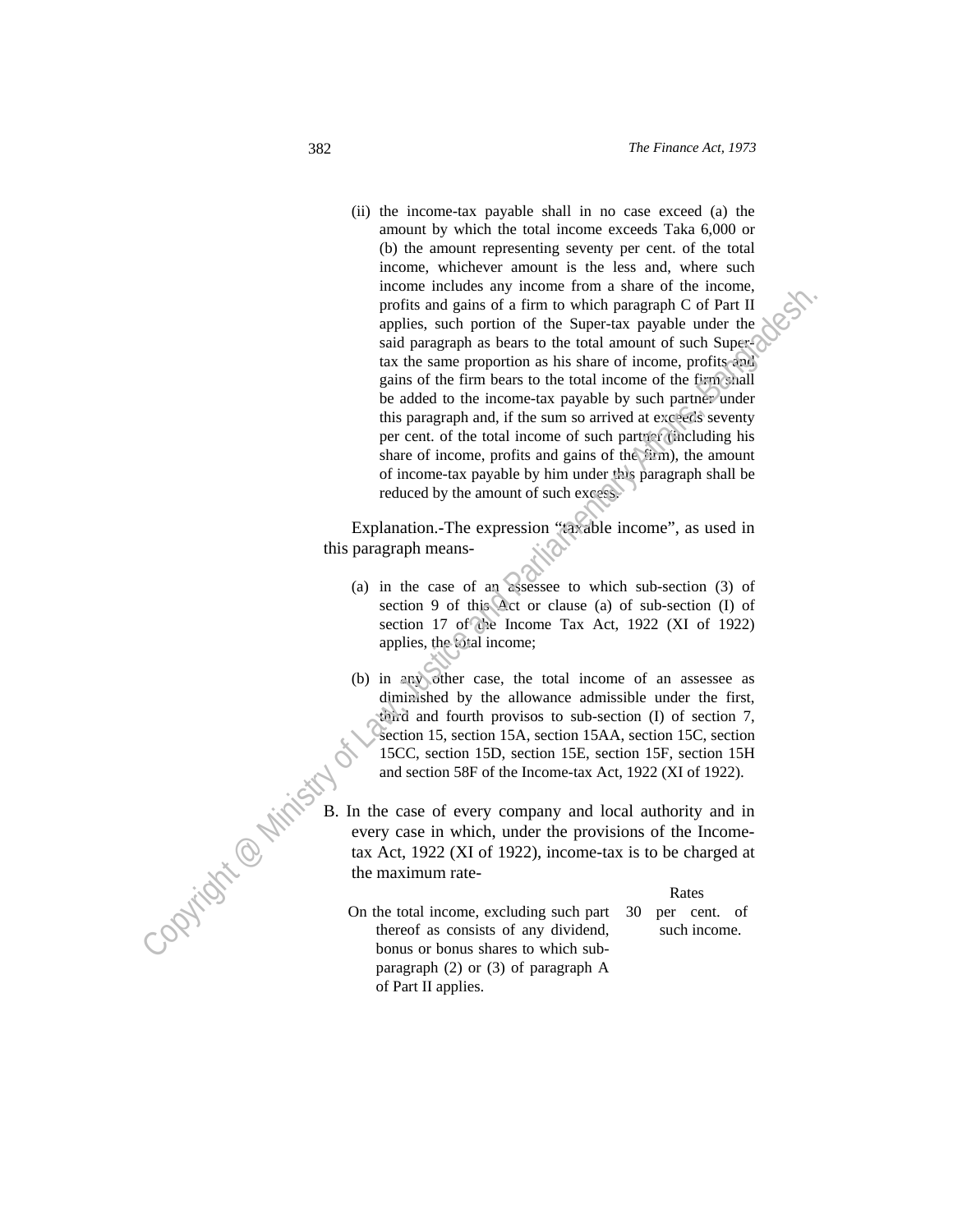C. In the case of every Company-

On the part of the total income consisting of the amount of dividend, bonus or bonus shares to which sub-paragraph (2) or (3) of paragraph A of part II applies.

 Provided that, for the purposes of paragraph B, where a Company distributes dividends out of its income, profits and gains in respect of which it has obtained a rebate of one anna in the rupee under the proviso to paragraph B of Part I of the Fourth Schedule to the Finance Act, 1958 (XXII of 1958), the Third Schedule to the Finance Act, 1957 (I of 1957), the Third Schedule to the Finance Act, 1956 (I of 1956), and the Third Schedule to the Finance (1955-56) Act, 1956 (XXX of 1956), an additional Income-tax at the rate of 6.25 per cent. shall be levied on the amount of such dividend and such amount shall be deemed for the purposes of this proviso to be a part of the total income of the company of the year in which such distribution is made. traction, hontest or Formus harms are the comparison of Affairs, and the parliamentary distributed dividends out of is income, potisis and the minister of the comparison of the state of the state of the state and Parliame

Nil.

# **PART II Rates of Super Tax.**

A. In the case of Company-

Rates (1) On the whole of the total income excluding income to which paragraph C of part I applies. 30 per cent. of such total income.

Provided that, where a company, in respect of the profits and gains liable to tax under the Income-tax Act, 1922 (XI of 1922), has made such effective arrangements as may be prescribed by the National Board of Revenue in this behalf for the declaration and payment in the taxable territories of dividends payable out of such profits and gains and for the deduction of tax from such dividends, rebate shall be allowed as follows: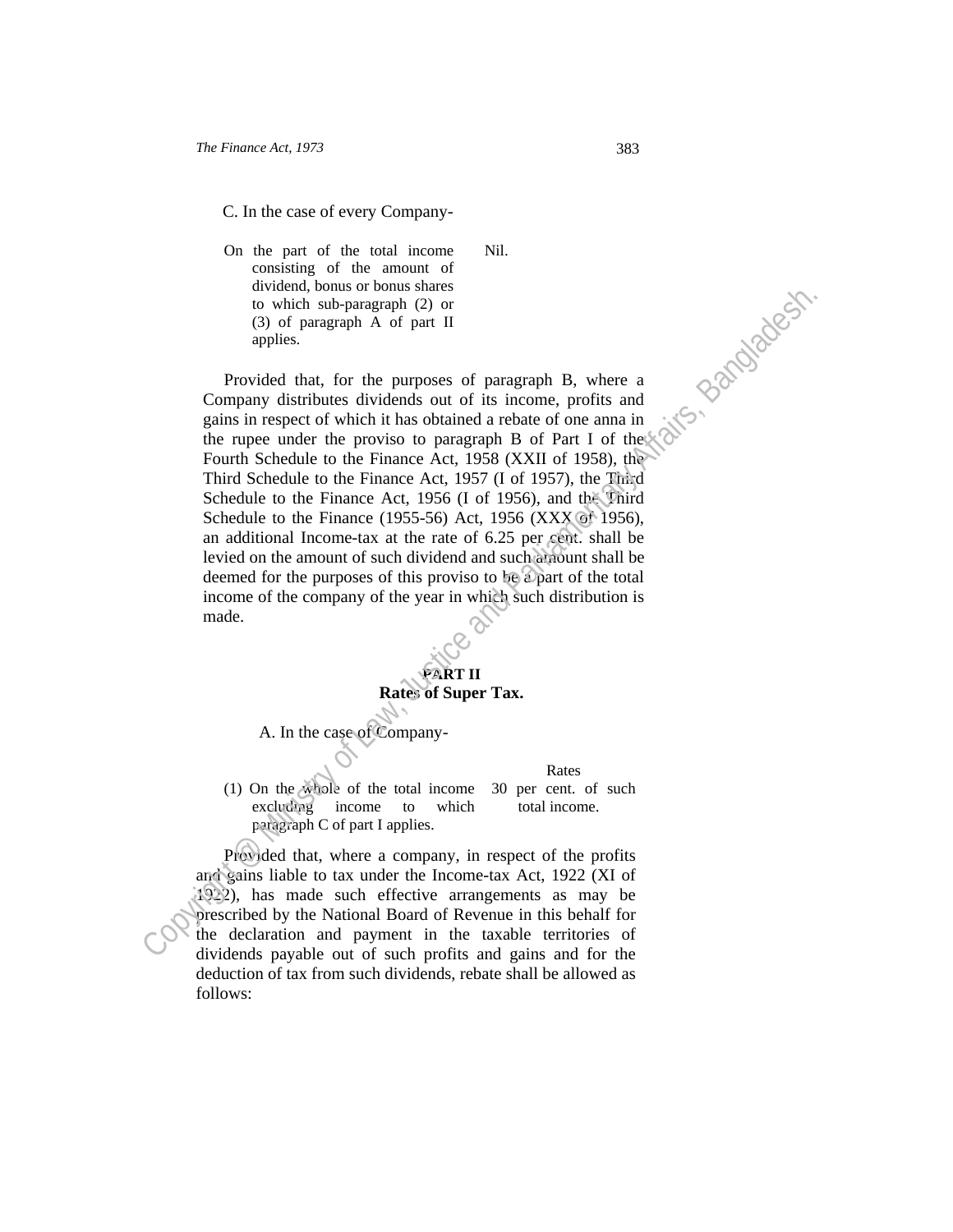- (i) a rebate of 5 per cent. to such company if it is a public company;
- (ii) a rebate of 5 per cent. to such company if it is a public company to which clause (iii) does not apply, if its paid-up capital *plus* free reserves as on the last day of the previous year does not exceed Taka 5,00,000;
- (iii) a rebate of 5 per cent. on so much of the income, profits and gains of such company, being a public company, as are derived by it from an industrial undertaking if its paid-up capital *plus* free reserves as on the last day of the previous year does not exceed Taka 10,00,000;
- (iv) a rebate of 10 per cent. to such company in respect of its income, profits and gains to which sub-section (9) of section 10 of the Income-tax Act, 1922 (XI of 1922), applies or which are derived by it in Bangladesh from processing, freezing, preserving and canning of food, vegetable, fruit, grain, meat, fish and poultry;
- (v) a rebate of 15 per cent. to such company on so much of the income, profits and gains accruing or arising outside the taxable territories to which sub-section (4) of section 9 does not apply as are brought by it into Bangladesh.

**Explanation.** The term "industrial undertaking", as used in clause (iii) means an undertaking which is set up or commenced in the taxable territories on or after the  $14<sup>th</sup>$  day of August, 1947, and which employs (*i*) ten or more persons in taxable territories and involves the use of electrical energy or any other form of energy which is mechanically transmitted and is not generated by human or animal agency or (*ii*) twenty or more persons in the taxable territories and does not involve the use of electrical energy or any other form of energy which is mechanically transmitted and is not generated by human or animal agency and which is copital plus these exerves as on the last dip of the previous<br>year does not exerved Taka 5.00,0000;<br>ii) a relaxe of 5 per cent. on so more hof the income, profits and<br>gains of such company, being a politic company, are ri

(i) engaged in-

l

- (a) the manufacture of goods or materials or the subjection of goods or materials to any process, which substantially changes their original conditions;
- (b) ship-building;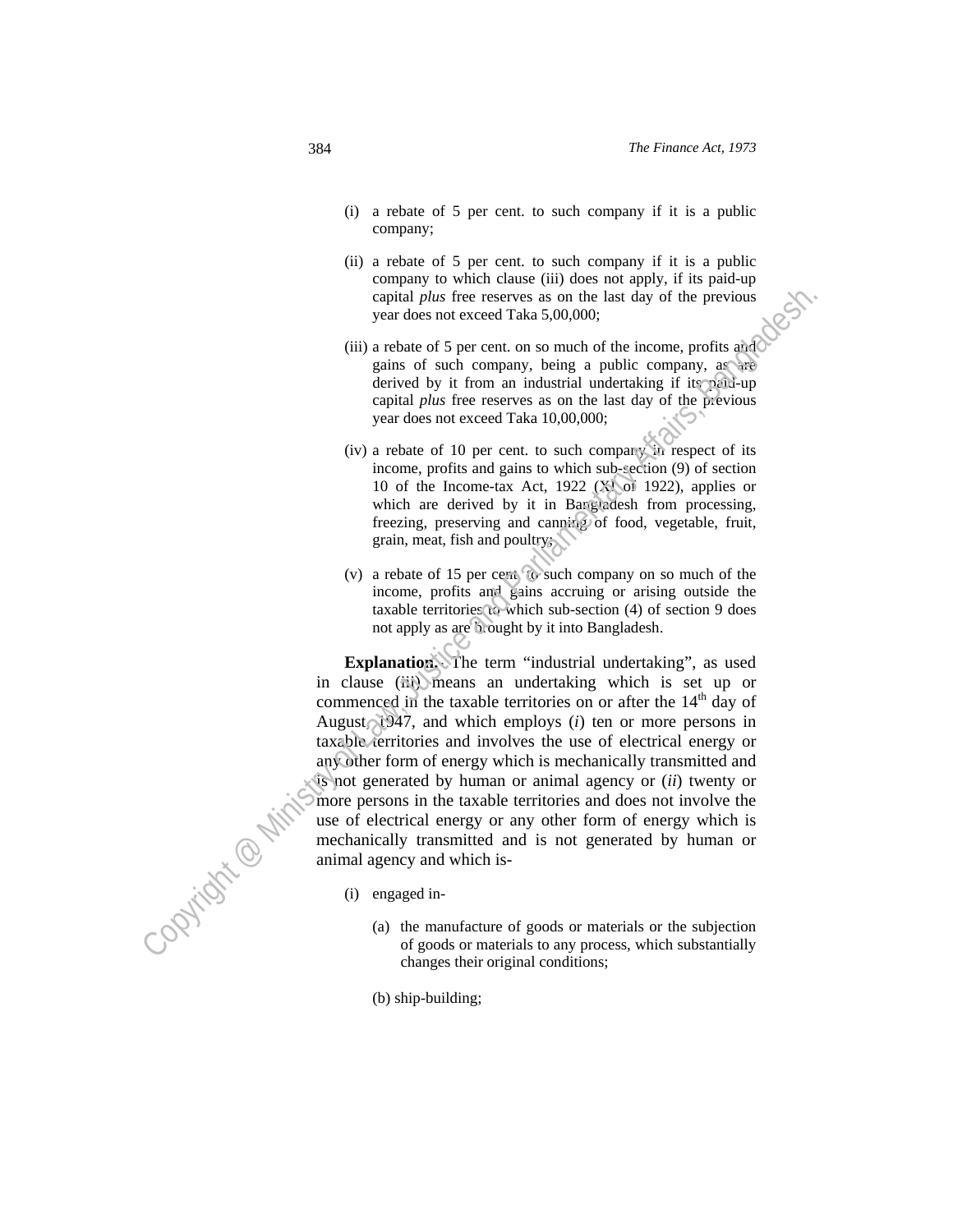- (c) generation, transformation, conversion, transmission or distribution of electrical energy or the supply of hydraulic power;
- (d) the working of any mine, oil-well or other source of mineral deposits not being an undertaking to which the Second and Third Schedule to the Income-tax Act, 1922 (XI of 1922) apply; or
	- (ii) any other industrial undertaking which may be approved by the National Board of Revenue for the purposes of this clause.

 (2) On the amount representing income from dividends from a company having its registered office in Bangladesh-

#### **Rates Rates**

(a) Where such dividends are received by a public company and are declared and paid by a company formed and registered in Bangladesh under the Companies Act, 1913 (VII of 1913), or a body corporate formed in pursuance of an Act, in respect of the share-capital issued, subscribed and paid after the fourteenth day of August, 1947. 15 per cent. of such amount. Cominent deposits are between the interesting which interests and Parliamentary of Law and Third Schedule to the Income-tax Act, 1922<br>
CM of 1922) apply, or<br>
(ii) any other industrial understain gwhich may be<br>
approved by

(b) In other cases  $\mathbb{R}$  ... ... 20 per cent. of such amount.

 (3) On the whole of the amount representing the face value of any bonus shares or the amount of any bonus issued by the company to its shareholders with a view to increasing its paidup capital-

## Rates

(a) Where a company which issues bonus shares or bonus, as the case may be, is a public company. 15 per cent. of such amount.

(b) In other cases  $\dots$   $\dots$   $\dots$  20 per cent. of such amount.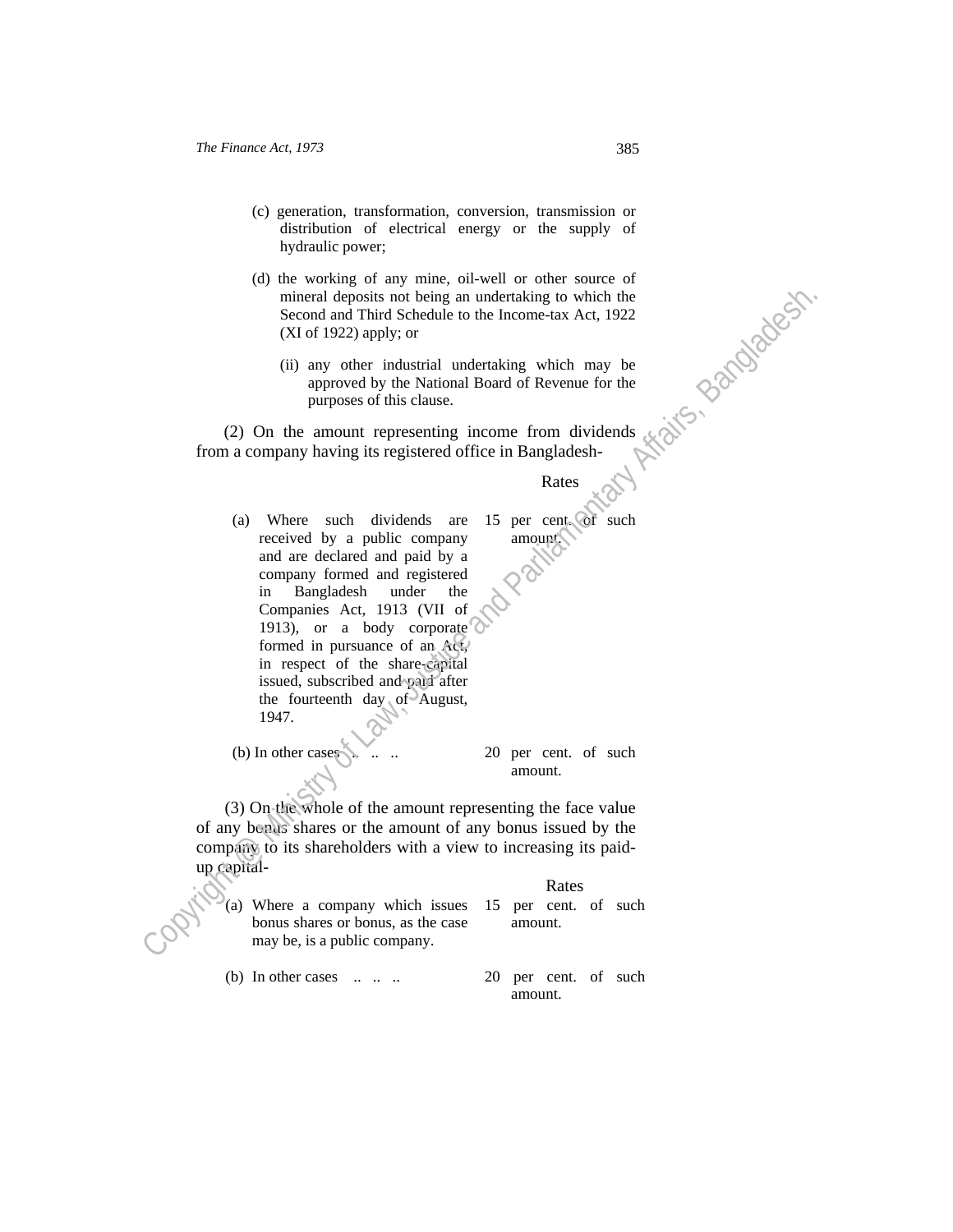|              | B. In the case of every local authority-                                                                                                                                                                                                                                                              |                                                                                       |
|--------------|-------------------------------------------------------------------------------------------------------------------------------------------------------------------------------------------------------------------------------------------------------------------------------------------------------|---------------------------------------------------------------------------------------|
|              | On the whole of the total income                                                                                                                                                                                                                                                                      | Rates<br>12.5 per cent. of the<br>total income.                                       |
|              | C. In the case of every registered firm-                                                                                                                                                                                                                                                              |                                                                                       |
|              | (1) Where the total income does not<br>exceed Taka 15,000.                                                                                                                                                                                                                                            | Oliadest<br>Nil                                                                       |
|              | (2) Where the total income exceeds<br>Taka 15,000 but does not exceed<br>Taka 30,000.                                                                                                                                                                                                                 | of the<br>per cent.<br>5<br>amount exceeding<br>Taka 15,000.                          |
|              | (3) Where the total income exceeds<br>Taka 30,000 but does not exceed<br>Taka 60,000.                                                                                                                                                                                                                 | Taka 750 <i>plus</i> 10 per<br>cent.<br>of<br>the<br>amount exceeding<br>Taka 30,000. |
|              | (4) Where the total income exceeds<br>Taka 60,000 but does not exceed<br>Taka 1,00,000.                                                                                                                                                                                                               | Taka 3,750 plus 20 per<br>of<br>the<br>cent.<br>amount exceeding<br>Taka 60,000.      |
|              | (5) Where the cotal income exceeds<br>Taka 1,09,000.                                                                                                                                                                                                                                                  | Taka 11,750 plus 30<br>per cent. of the<br>amount exceeding<br>Taka 1,00,000.         |
|              | Explanation. The term "registered firm" as used in this<br>paragraph, means a firm registered under section 26A of the<br>Income-tax Act, 1922 (XI of 1922), or a firm treated as a<br>registered firm under clause (b) of sub-section (5) of section 23<br>of the Income-tax Act, 1922 (XI of 1922). |                                                                                       |
| - optication | <b>PART III</b><br>(See Section 10)<br><b>Rates of Surcharge</b>                                                                                                                                                                                                                                      |                                                                                       |
|              | A. In the case of a company<br>Nil.                                                                                                                                                                                                                                                                   | Rate                                                                                  |
|              | B. In the case of very assessee not                                                                                                                                                                                                                                                                   | 10 per cent. of the income-tax                                                        |

#### **PART III**

# (*See* Section 10) **Rates of Surcharge**

- being a company, whose total income, profits and gains exceed Taka thirty-six thousand.
- 10 per cent. of the income-tax and super-tax, if any, payable under the Incometax Act, 1922 (XI of 1922) :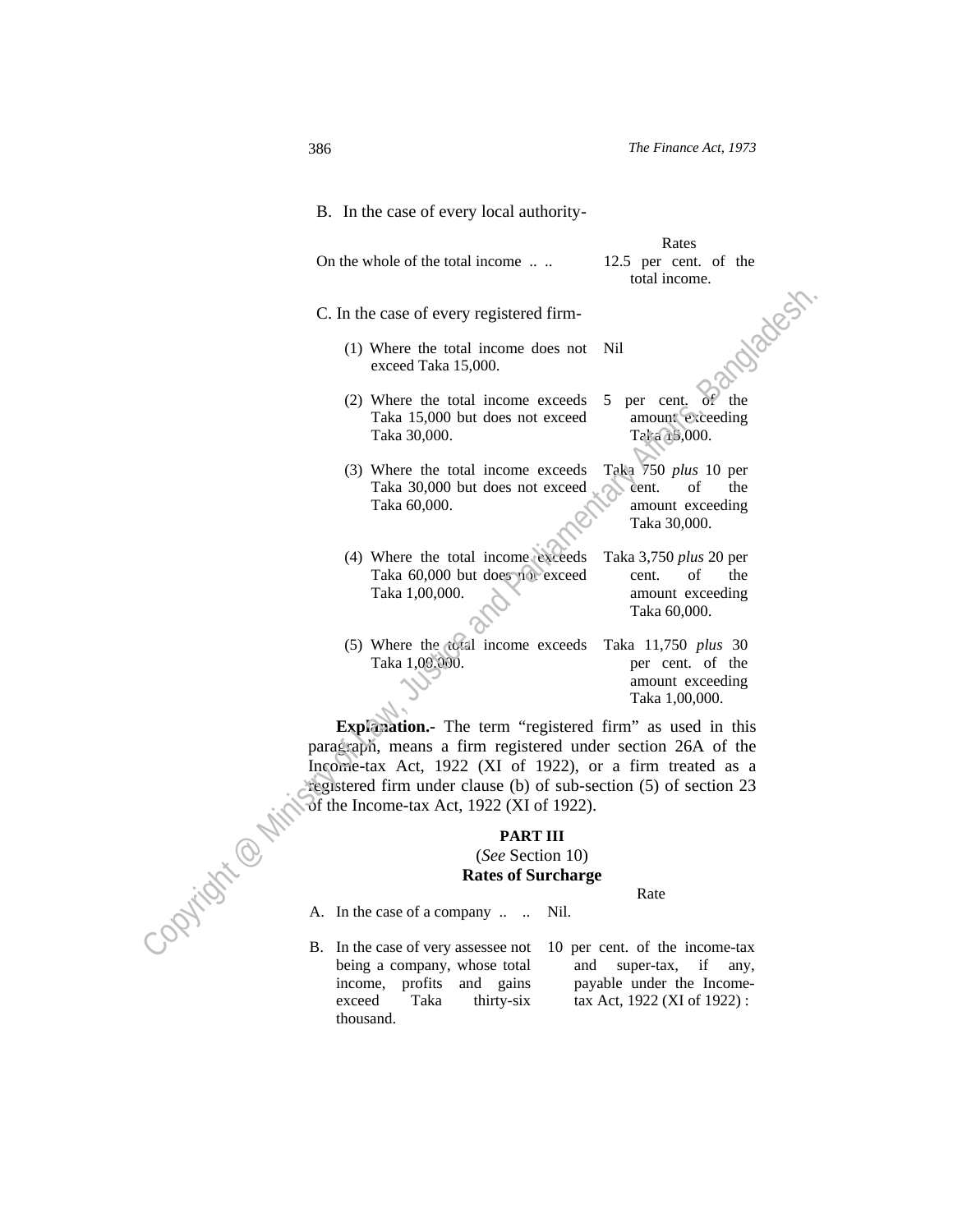Provided that the surcharge payable shall not in any case exceed the amount by which the total income, profits or gains exceed Taka thirty-six thousand.

#### **THE FOURTH SCHEDULE**

#### (*See* Section 12). **SCALE**

#### **PART I**

Fares (Mechanically Propelled Vessel) : ON A FIRE CONSIDER A FIRE CONSIDER A SANCE CONSIDER A FIRE CONSIDER A FIRE CONSIDER A FIRE CONSIDER A FIRE CONSIDER A FIRE CONSIDER A FIRE CONSIDER A FIRE CONSIDER A FIRE CONSIDER A FIRE CONSIDER A FIRE CONSIDER A FIRE CON

Amount of Toll

On a second class ticket .... .. Seventy-five poisha.

On an inter class ticket ..... Fifteen poisha.

On a third class ticket or deck ticket Six poisha

Provided that no toll shall be levied where the fare does not exceed Taka three. **PART II**C

..

#### Freights Amount of Toll

Where the freight on any consignment does not exceed Taka 3. Six poisha.

Where the freight on any consignment exceeds Taka 3.00 but does not exceed Taka 10.00. Twelve poisha.

Where the freight on any consignment exceeds Taka 10.00 but does not exceed Taka 25.00. Twenty-five poisha. Ĵ **THE FOURTH SCHEDULE<br>
SCALE**<br> **EART I**<br>
Fares (Mechanically Propelled<br> **PART I**<br>
Fares (Mechanically Propelled<br> **On a** first class ticket ......<br>
On a third class ticket .......<br>
Tilteen poisban,<br>
On a third class ticket

Where the freight on any consignment exceeds Taka 25.00 but does not exceed Taka 50.00. Fifty poisha.

Where the freight on any consignment Taka one. exceeds Taka 50.00 but does not exceed Taka 75.00.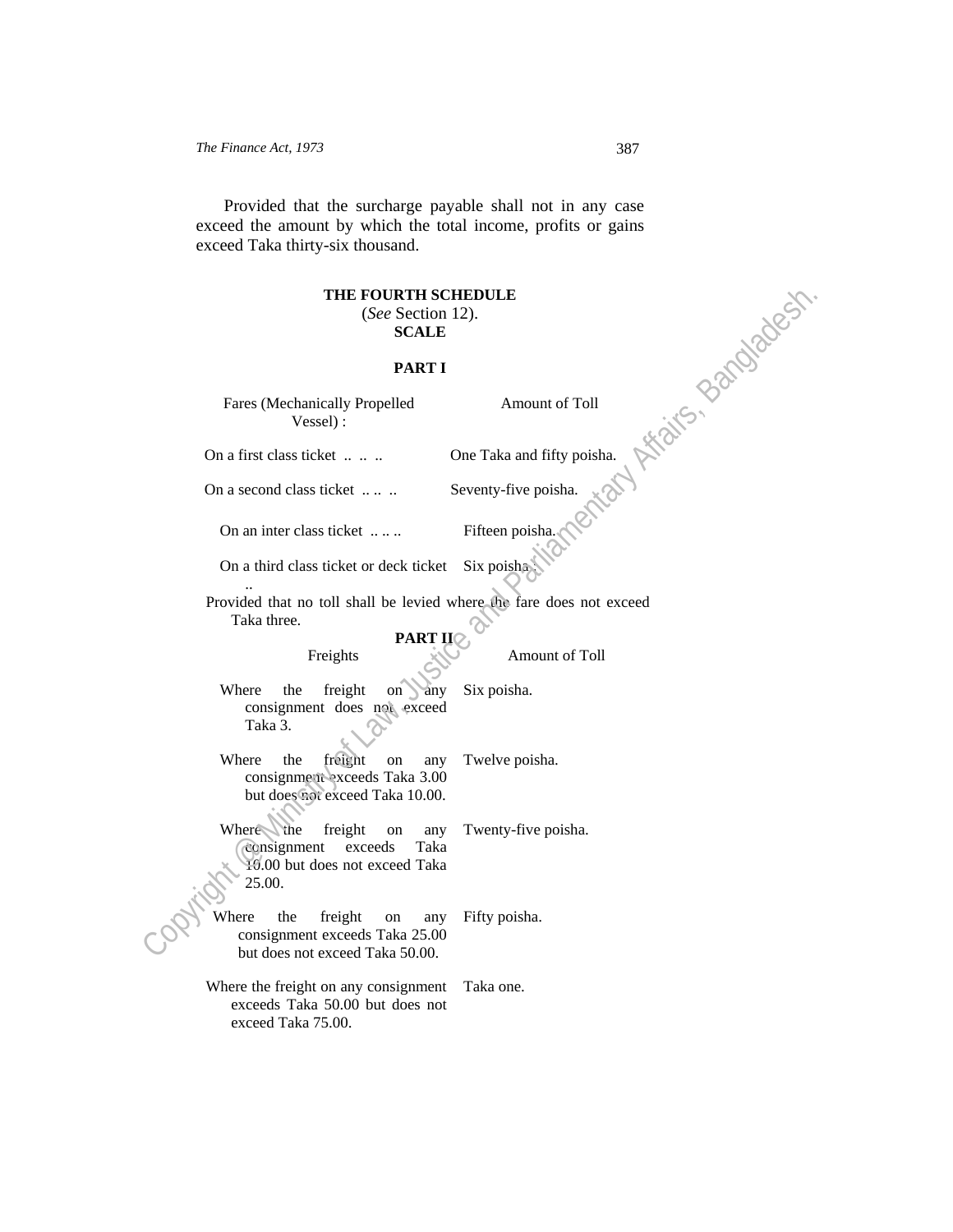Where the freight on consignment exceeds Taka 75.00 but does not exceed Taka 100.00. Taka two.

Where the freight on any consignment exceeds Taka 100.00 but does not exceed Taka 150.00. Taka four.<br>Taka six. 2210/2023 Where the freight on any Taka for the condition of the material of the total 190.00 but does not exceed<br>
Taka 190.00 but does not exceed<br>
Taka 225.00.<br>
Taka 225.00.<br>
Where the freight on any Takagegian.<br>
Consignment excee

Where the freight on any consignment exceeds Taka 150.00 but does not exceed Taka 225.00. Taka six.

Where the freight on any consignment exceeds Taka 225.00 but does not exceed Taka 300.00. Taka eight.

Where the freight on any consignment exceeds Taka 300.00.

tola ..

Taka eight *plus* Taka two for every Taka 100.00 or part thereof in excess of Taka 300.00 of freight.

**THE FIFTH SCHEDULE**  (*See* Section 27) **"THE FIRST SCHEDULE Inland Postage Rates**  (*See* Section 7)

#### **LETTERS**

For a weight not exceeding one tola ... .. 25 poisha. For every tola or fraction thereof exceeding on 25 poisha.

#### **POST CARDS**

| Single $\ldots$ $\ldots$         |  |  | 10 poisha. |
|----------------------------------|--|--|------------|
| Reply $\ldots$ $\ldots$ $\ldots$ |  |  | 20 poisha. |

## **BOOK PATTERN AND SAMPLE PACKETS**

For the first five tolas or fraction thereof ... . 20 poisha.